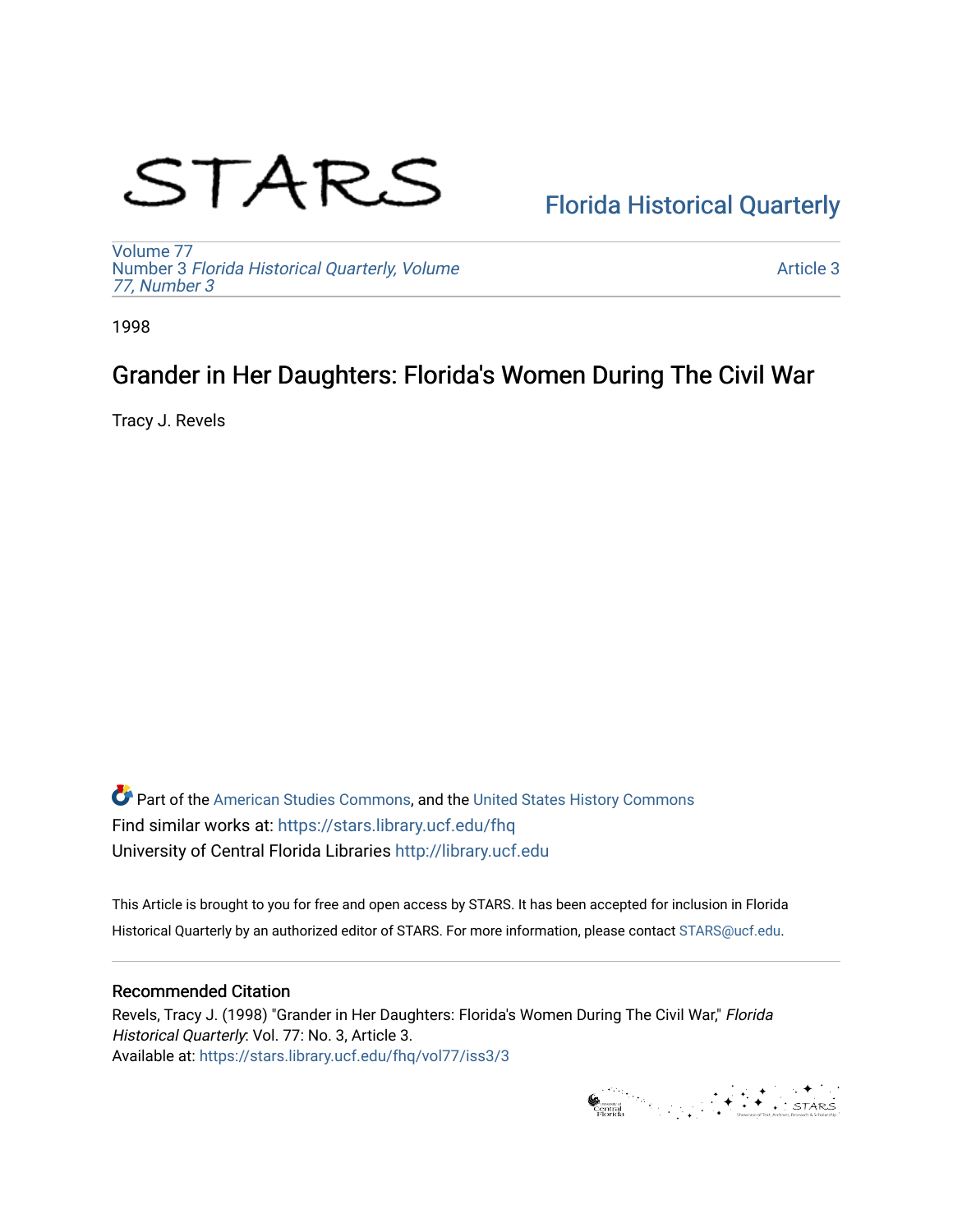# Grander in Her Daughters: Florida's Women During the Civil War

# *by* TRACY J. REVELS

**The citizens of the Flowery are determined to maintain their<br>
<b>T** just rights at all hazards; and the fair daughters of Florida are ust rights at all hazards; and the fair daughters of Florida are prompt to encourage and cheer their bold defenders," the *Philadel*phia Inquirer reported on February 2, 1861.<sup>1</sup> The newspaper not only relayed the latest happenings in the secession movement but prophetically established the trend for the historical view of women's lives during the Civil War.

Florida has received only slight consideration in the vast historical refighting of the war, and if the female "citizens of the Flowery" are mentioned at all, they are portrayed in the traditional roles of motherly matrons and beautiful belles, sending their men off to the front, tending their wounds, and mourning their deaths. A reconsideration of this stereotype is long overdue, for the daughters of Florida were not merely handkerchief-waving supporters of "The Cause." They were Confederates, but they were also Unionists, collaborationists, and neutral observers. They were slave owners and slaves, refugees and rebels. While historians are increasingly examining women's contributions to the Civil War, they often focus only on Confederate women or those who managed large plantations, missing the vast diversity of female experiences on the home front. As a small state, but one that endured a wide range of wartime events, Florida lends itself to the study of women's roles in the conflict. Heroines, cowards, and those who merely wished to be left alone mingled in a state that witnessed virtually every aspect of war, including invasion, occupation, and deprivation.

Florida was a small state in terms of inhabitants. The 1860 census tallied 41,128 white males and 36,619 white females, with a slave population of 31,348 males and 30,397 females. The free black population was minuscule, only 454 males and 478 females. Though

Tracy J. Revels is associate professor of history at Wofford College in Spartanburg, South Carolina. She would like to thank the history faculty and administration of Wofford College for assistance in preparing this article.

<sup>1.</sup> *Philadelphia Inquirer,* February 2, 1861.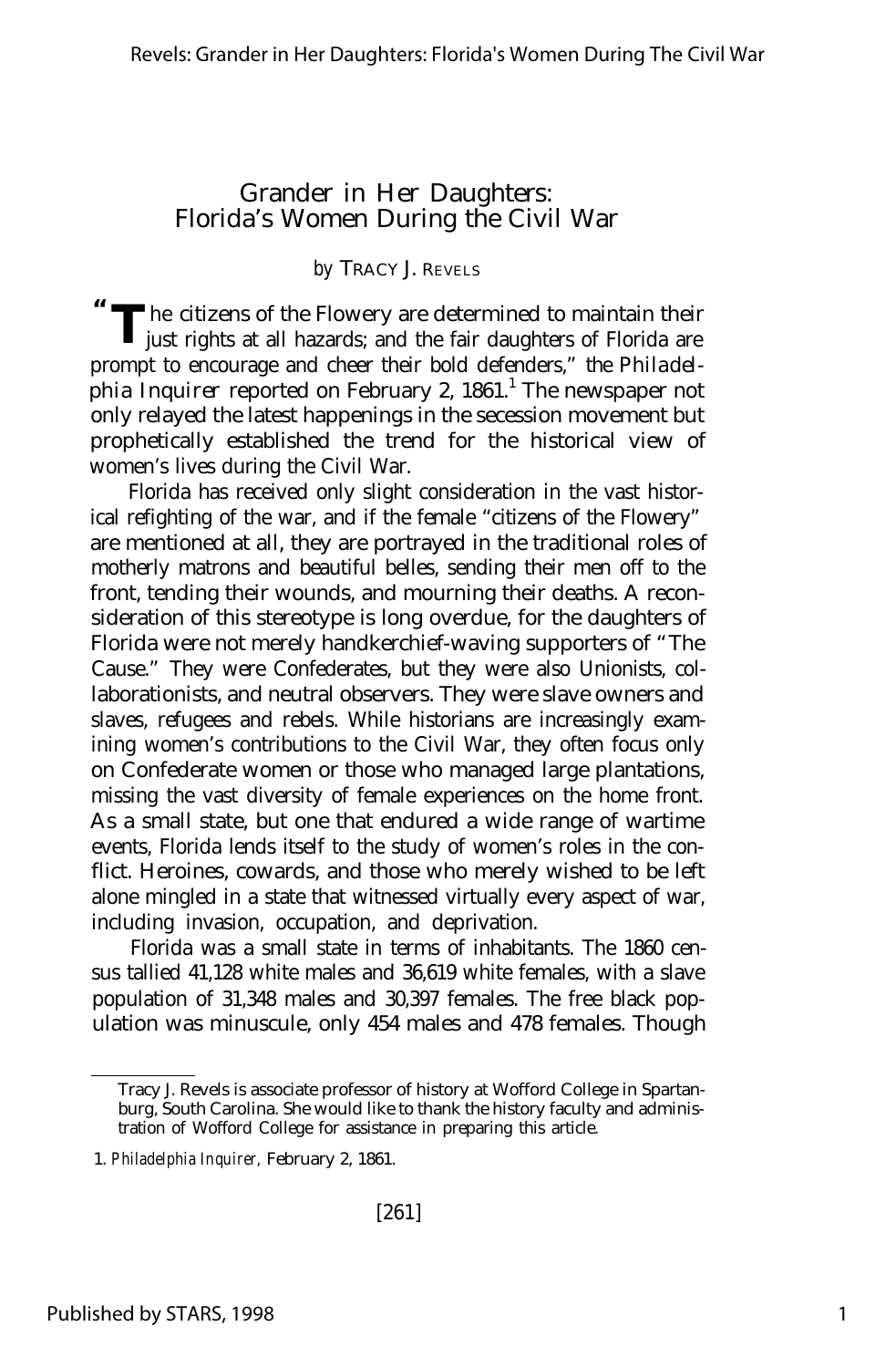these figures reflected remarkable growth during the prosperous years of the 1850s, the northern press tagged Florida as "the smallest tadpole in the dirty pool of secession.<sup>" $z$ </sup> The population was clustered in the crescent known as Middle Florida. This region curved from the Panhandle to Ocala and represented the plantation belt of the state. Most Floridians resided on small farms, but the state's coastal towns were growing with diverse populations, including Yankee entrepreneurs and invalids. Women within the state lived in a variety of conditions, from frontier isolation to small town friendliness, and even the pretension of cosmopolitan sophistication.<sup>3</sup>

The move towards secession drew female support. Many undoubtedly echoed the politics of their menfolk, but they gave their thoughts unique expression. Helen, Maria, Margaret, and Florida Broward, daughters of Colonel John Broward of Duval County, sent a states' rights manifesto to the *Jacksonville Standard* on November 6, 1860. After apologizing for daring to speak publicly on political issues, the women took the "Submissionists" to task, asking whether Floridians would "still remain in the Union and trust the tender mercies of the Yankees and protect us by smoky resolutions and compromise, or will they avail themselves of the means given them by God and nature and defend themselves?" Pledging to imitate the Revolutionary matrons if war came, the Broward women urged secession and threatened to send their crinolines to timid politicians.<sup>4</sup> Other women attended public assemblies on the subject and took to wearing palmetto cockades in their hats as a symbol of support for South Carolina. In Pensacola, the many raucous secession meetings led a naval officer to conclude that "men, women, and children seemed to have gone mad."<sup>5</sup>

<sup>2.</sup> Joe M. Richardson, *The Negro in the Reconstruction of Florida, 1865-1877* (Tampa, 1973), 1.

<sup>3.</sup> Canter Brown Jr., "The Civil War, 1861-1865," in Michael Gannon, ed., *The New History of Florida* (Gainesville, 1996), 231-33.

<sup>4.</sup> Samuel Proctor, ed., "The Call To Arms: Secession From a Feminine Point of View," *Florida Historical Quarterly* 35 (January 1957), 266-70. Unfortunately, no copies of the *Jacksonville Standard* for this period exist, and it is not known whether this remarkable letter was ever published.

<sup>5.</sup> Karl H. Grismer, *Tampa: A History of the City of Tampa and the Tampa Bay Region of Florida* (St. Petersburg, 1950), 137; Caroline Mays Brevard, *A History of Florida From the Treaty of 1763 to Our Own Times,* vol. 2 (DeLand, 1925), 51; Brian R. Rucker, "Blackwater and Yellow Pine: The Development of Santa Rosa County, 1821-1865," vol. 2, (Ph.D. diss., Florida State University, 1990), 631.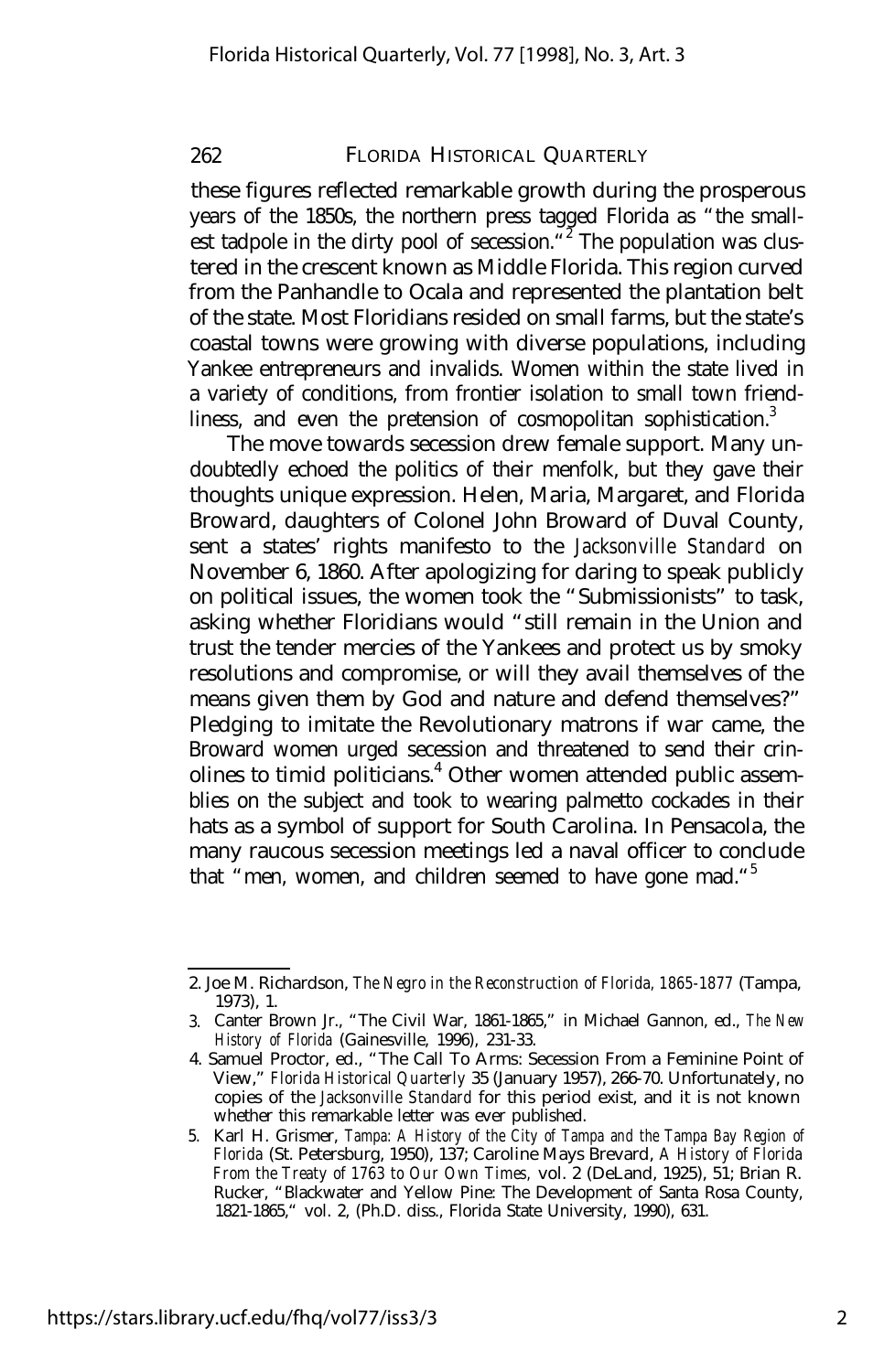When the secession convention assembled in Tallahassee on January 3, 1861, women packed the galleries and cheered the speakers. The vote for secession on January 10 met with feminine cheers. A day later, the first cannon salute to the new Republic of Florida was fired by Princess Achille Murat, widow of one of Napoleon's nephews and Tallahassee's most prominent socialite. Members of the convention entrusted the Ordinance of Secession to Elizabeth M. Eppes, a female descendant of Thomas Jefferson, who decorated the revered document with blue ribbon.<sup>6</sup> Women enjoyed the celebratory band concerts and fireworks displays held in Tampa and other cities. In the small town of Madison, Mrs. Enoch J. Vann hurrahed as fire-eaters with South Carolina pedigrees promised to drink all the blood spilled in the war.<sup>7</sup>

Not all Florida women, however, favored secession. Among those who attended the public meetings in Tampa was Catherine S. Hart, the wife of prominent judge and future governor Ossian Hart, who bemoaned the lack of a "Washington, Webster, or Clay" to cool tempers. In letters to relatives, she defended slavery but hoped disunion could be avoided. Octavia Stephens, a Boston native married to Florida planter Winston J. T. Stephens, shuddered to see militia troops drilling at the Duval County courthouse, declaring in a letter to her husband how grateful she was that he would never be in any military company. By the time her letter reached him, Winston had volunteered with the St. Johns Rangers and been elected first lieutenant. Ellen Call Long, prominent in Tallahassee society as befitted the daughter of former governor Richard Keith Call, disapproved of the antics of the women attending the secession convention. A number of Tallahassee's Unionist women held a wake for their nation at Lake Jackson Church, learning of the vote for secession just as their meeting was being called to order. Some mothers vowed to prevent their sons from enlisting. Women of all political persuasions worried about their families' safety. The thoughts of slave women were not

<sup>6.</sup> Ellen Call Long, *Florida Breezes: or, Florida, New and Old* (1883; facsimile, Gainesville, 1962), 306; Susan Bradford Eppes, *Through Some Eventful Years* (1926; facsimile, Gainesville, 1968), 142; "Notes on Secession in Tallahassee and Leon County," *Florida Historical Quarterly* 4 (October 1925), 63-64.

<sup>7.</sup> *Jacksonville St. Johns Mirror,* July 17, 1861; William H. Trimner in Florida Division, United Daughters of the Confederacy Scrapbooks, vol. 1, (hereafter UDC Scrapbooks) Florida State Archives, Tallahassee (hereafter FSA).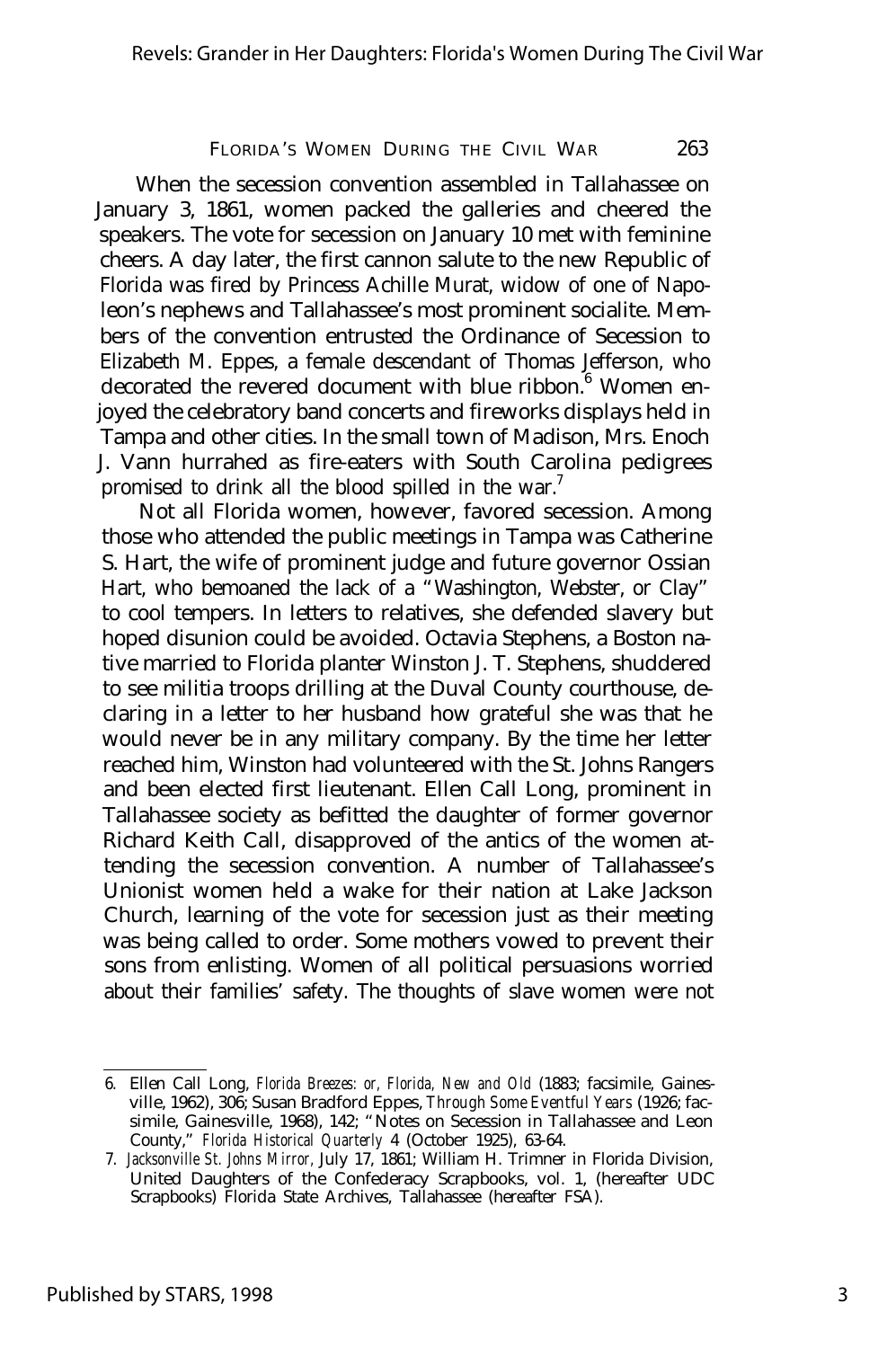recorded, but certainly they watched and waited, knowing that the outcome of the unfolding events would change their lives forever.<sup>8</sup>

The first actions of Florida's women were mainly symbolic, fitting within the nineteenth-century ideals of chivalry and honor. Women served as reminders to the men that they were fighting for more than cotton and states' rights. On April 2, 1861, the Gadsden Young Guards were treated to a supper organized by the women of Quincy. Each soldier was served by a young woman "as if she were his sister." The troop's commander promised, "Every man who was at the supper will consider that it is his duty to *fight and die,* if necessary, in defense of our country's rights and the honor of the ladies of Quincy." Along with farewell suppers, Confederate women graced podiums and platforms, presenting battle flags with designs restrained only by their creativity. The Young Guards carried a blue silk flag embroidered with a globe and eagle, and the state motto, "let us alone." <sup>9</sup> The St. Augustine Independent Blues displayed a banner with a palmetto and eagle, created by the ladies of the oldest city. The Franklin Rifles never carried their white flag into battle, perhaps because the seamstresses of Apalachicola had forgotten that white was the color of surrender. As soldiers departed, women surrounded them, often listening to or presenting maudlin speeches. They expressed, as young schoolmistress Sallie Partridge did in a speech to Captain Bradford's Madison volunteers, many "elegant, chaste and appropriate sentiments."<sup>10</sup>

With men marching away, women began to organize "thimble brigades," sewing circles that gave them both a patriotic and social outlet. Long after the war, a lady who identified herself only as Mrs. L. Thompson recalled the excitement among the women of Middleburg, who organized sewing, knitting, "and all other types of societies to relieve and lighten the burden of the brave men  $\dots$ ." Women established soldiers' aid societies, spending evenings pre-

<sup>8.</sup> Catherine S. Hart to Charlotte Campbell, November 30, 1860, Dena E. Snodgrass Collection, P. K. Yonge Library of Florida History, University of Florida, Gainesville (hereafter PKY); Octavia Stephens to Winston Stephens, September 7, 1861, Stephens Family Collection, PKY; Long, *Florida Breezes,* 306.

<sup>9.</sup> *Qunicy Republic,* April 6, 1861.

<sup>10.</sup> Thomas Graham, *The Awakening of St. Augustine: The Anderson Family and the Oldest City, 1821-1924* (St. Augustine, 1978), 84; William H. Trimmer, untitled article, UDC Scrapbooks, vol. 1; T. C. Vann, "Captain Bradford's Company," UDC Scrapbooks, vol. 1.

<sup>11.</sup> L. Thompson, "Reminiscences of the War," UDC Scrapbooks, vol. 1.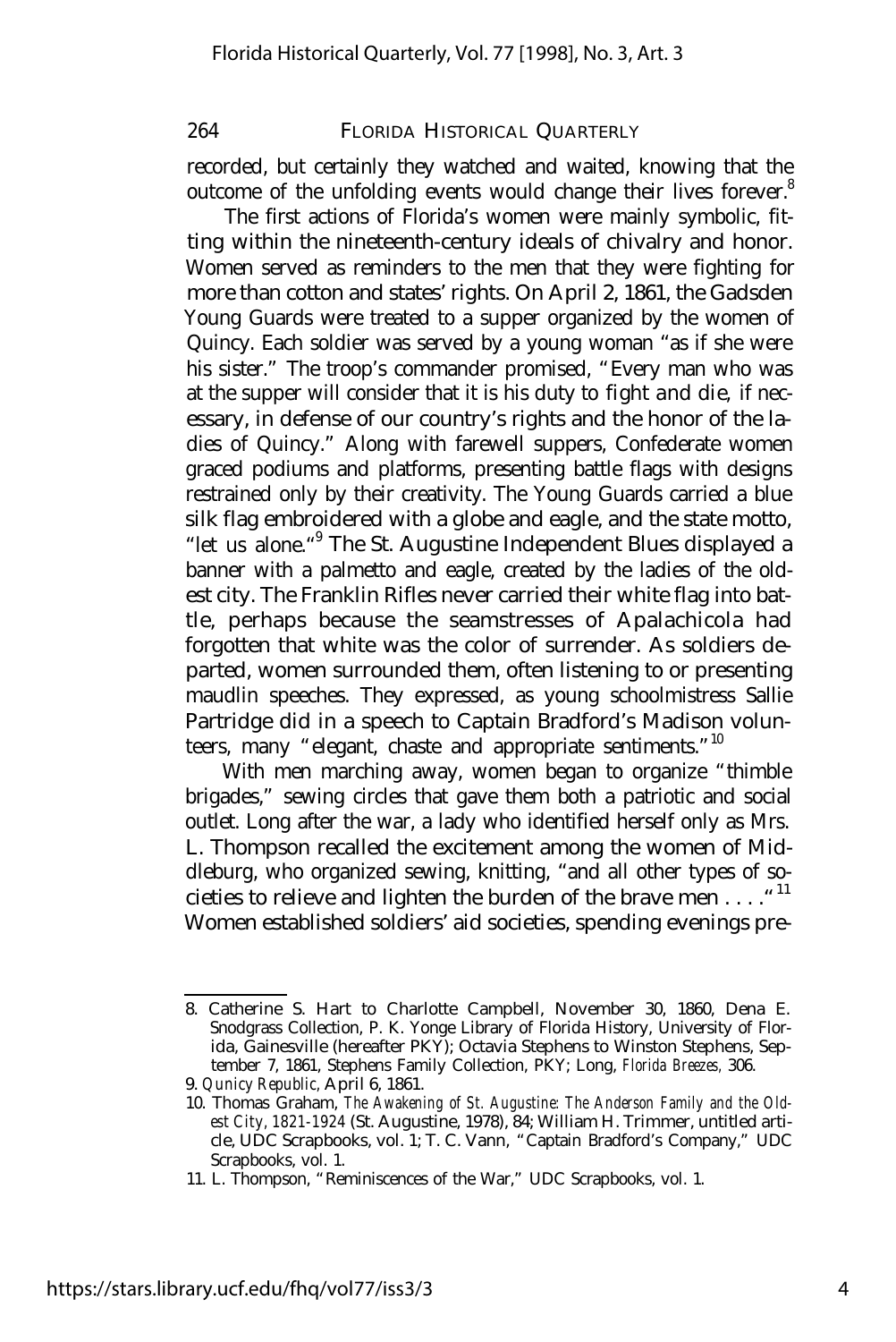#### Revels: Grander in Her Daughters: Florida's Women During The Civil War



Ellen Call Long, daughter of Governor Richard Keith Call and author of *Florida Breezes,* shown here C. 1880s. *Photograph courtesy of the Florida State Archives, Tallahassee.*

paring bandages, lint, and flannel bags for cartridges. This work received official sanction and praise from the state government. The legislature appropriated \$10,000 in 1861 and \$75,000 in 1863 for uniform materials, turning much of the cloth over to the ladies' military societies for manufacture into apparel. During 1862 and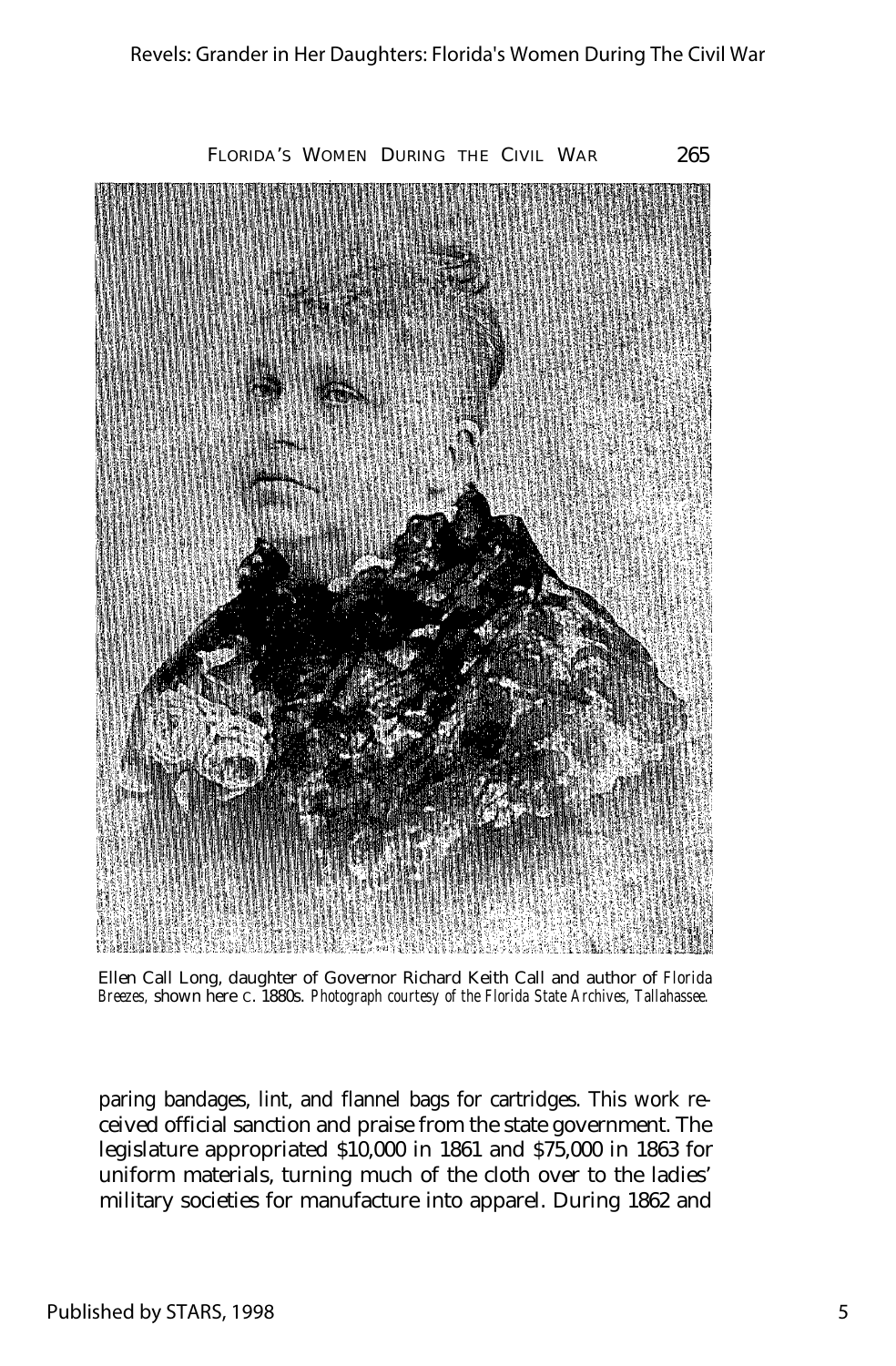1863 female societies produced 3,735 pairs of cotton drawers, 2,765 cotton shirts, 169 wool jackets, 809 pairs of wool pants, and 1,000 pairs of cotton socks. Governor John Milton expressed his thanks for the women's "generous, patriotic, and untiring efforts," but late in the war he called for a change in policy, leaving uniform distribution to the Confederate quartermaster. While Florida's Confederate women worked willingly, their products were not standardized, a common problem and concern in the ranks. Women continued to sew, especially for loved ones or local boys in the army.<sup>12</sup> Writing to Jesse Shaw Smith, his sister and personal tailor, Roderick Gospero Shaw of the Fourth Florida Infantry included patterns and descriptions of suits he desired, reflecting the Confederate propensity to design one's own uniform. $^{13}$ 

Ladies' societies rarely coordinated their efforts, but Florida's women showed intriguing creativity in supporting "The Cause," especially when it came to fund raising. Tallahassee's ladies opened a special fund that soon included cash, jewelry, napkin rings, forks, spoons, and silver tongs in its treasury. Unmarried women organized a "Misses' Fair and Festival" to sell flowers, handicrafts, and a dinner advertised as "sufficient to tempt the appetite of a king." The event, a "perfect success," raised  $$1.450$ ,<sup>14</sup> Bazaars, musical evenings, and amateur theatricals became common in Tallahassee and surrounding counties, providing an opportunity not only to raise money but to boost morale on the home front. A troupe of lady thespians from Jefferson, Madison, and Leon Counties performed adaptations of *King Lear,* the burlesque *Bombastes Furiosos,* and the melodrama Tampa to large crowds in the capitol building. Youthful performers, such as a young Tallahassee woman who gave a recitation "in cog" as Miss Nora Marshall, perhaps relished their moment on the stage. Children also contributed to musical evenings, which naturally drew rave reviews, no matter how talented the musicians.

<sup>12.</sup> John E. Johns, *Florida During the Civil War* (Gainesville, 1963), 171-72; Dorothy Dodd, "Florida in the War, 1861-1865," in Allen Morris, ed., *The Florida Handbook, 1961-62* (Tallahassee, 1961), 47-48; Bell Irvin Wiley, *The Life of Johnny Reb: The Common Soldier of the Confederacy* (Indianapolis, 1943), 108-109.

<sup>13.</sup> Roderick Gospero Shaw to Jesse Shaw Smith, April 16, 1964, R. K Shaw Papers, Special Collections, Robert Manning Strozier Library, Florida State University, Tallahassee (hereafter FSU).

<sup>14.</sup> Mary W. Keen, "Some Phases of Life in Leon County During the Civil War," *Tallahassee Historical Sociey Annual* 4 (1939), 26; *Tallahassee Sentinel,* April 28, 1863, May 6, 1863.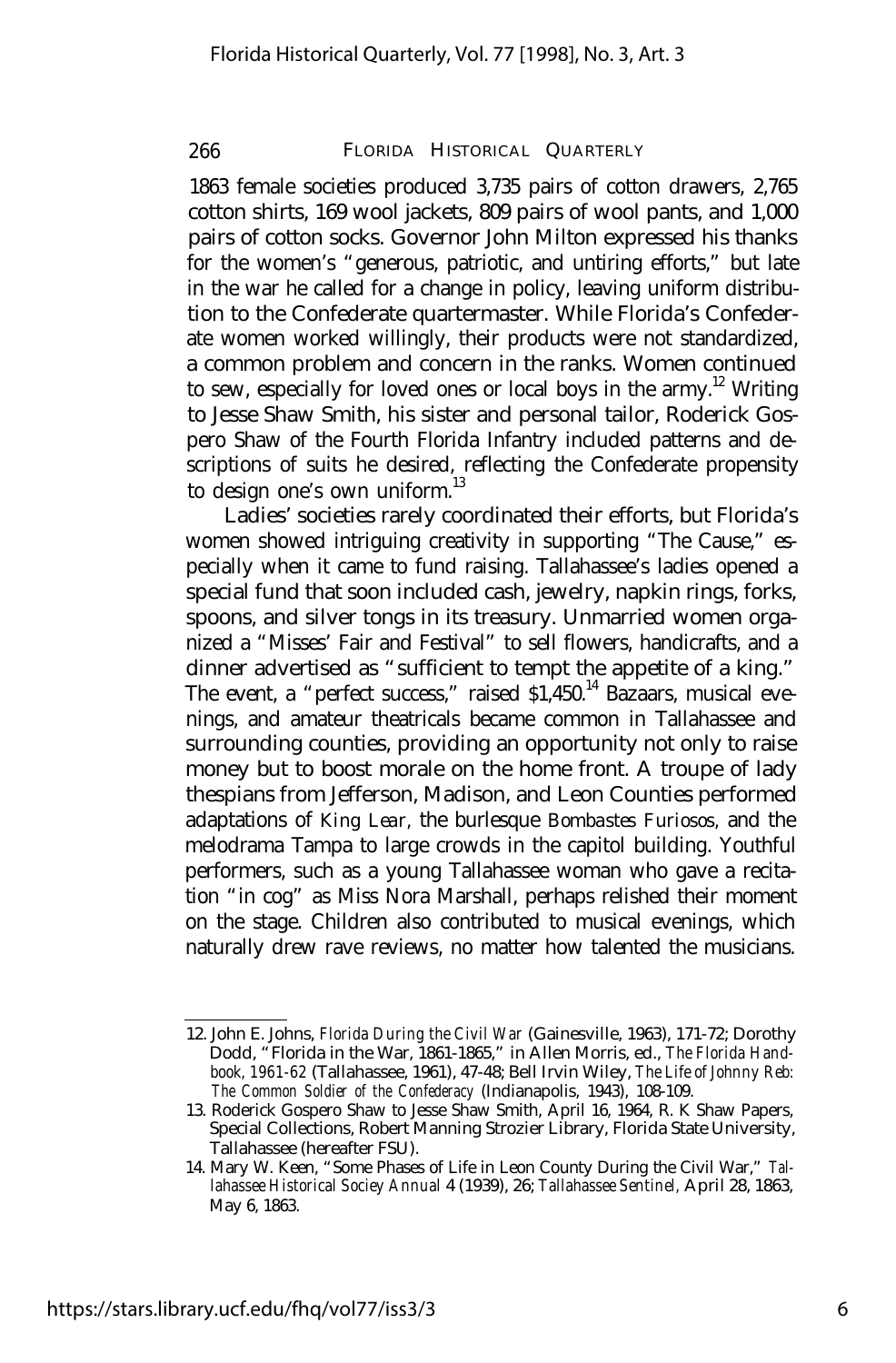More importantly, every form of entertainment raised money for worthy causes: refugees, hospitals, and uniforms."

Florida's Confederate women also responded immediately to the provisioning of hospitals. Newspapers in the first months of the war carried open letters of thanks to women like Mrs. Daniel Ladd, wife of a prominent Leon County businessman, who had donated articles for the Tallahassee Guards' hospital. Ladies' hospital societies were organized, drawing up lists that resembled the one made by the Marianna Society, calling for linens, towels, and even a precise number of dippers, spittoons, and bedpans. Sue M. Archer remembered the transformation of the Planter's Hotel in Tallahassee, how the "corps of ladies" under the direction of Mrs. Delceda Pearce turned an unoccupied structure into "a comfortable and cheery place for the soldiers." Women also established wayside hotels or homes near depots to provide food and homelike comforts to traveling soldiers.<sup>16</sup>

During the war, many women served as amateur nurses, though not always with distinction. Common anecdotes poked fun at unattractive spinsters who tried too hard to imitate Florence Nightingale, only to cause more suffering to their charges. Most women seemed content to deliver food and clothing to hospitals, or nurse their own wounded at home. One woman, Mary Martha Reid, widow of territorial governor Robert R. Reid, won fame as the matron of the Florida hospital in Richmond. Since each state was responsible for its own facility, Reid worked tirelessly to make people aware of the hospital's needs. Known as "the mother of the Florida boys," Reid lost her own son, Raymond, in the Battle of the Wilderness near the end of the war.<sup>17</sup>

Support for the Confederacy centered in Middle Florida. Other regions, such as West Florida, Jacksonville and St. Augustine, held large Unionist populations. These people were unfortunate in their neighbors, for during the war many atrocities occurred. In

<sup>15.</sup> *Tallahassee Floridian and Journa(,* May 26, 1863, June 9, 1863; Samuel Proctor, ed., *Florida A Hundred Years Ago* (Tallahassee, 1963), n.p.; *Qunicy Dispatch,* April 21, 1863.

<sup>16.</sup> *Tallahassee Florida Sentinel,* August 26, 1862; J. Randall Stanley, *History of Jackson County* (Marianna, 1950), 179-83; Sue M. Archer, "The Soldiers Hospital," UDC Scrapbooks, vol. 5; *Tallahassee Florida Sentinel,* November 17, 1862.

<sup>17.</sup> Johns, *Florida During the Civil* War, 172-73; Newspaper extracts, circa 1863, UDC Scrapbooks, vol. 6; Mary Martha Reid, "What I Know of the Travers Family" (Florida Historical Records Survey, 1937), 14; C. W. Maxwell, "The 2nd Florida Regiment at Williamsburg and Seven Pines," UDC Scrapbooks, vol. 4.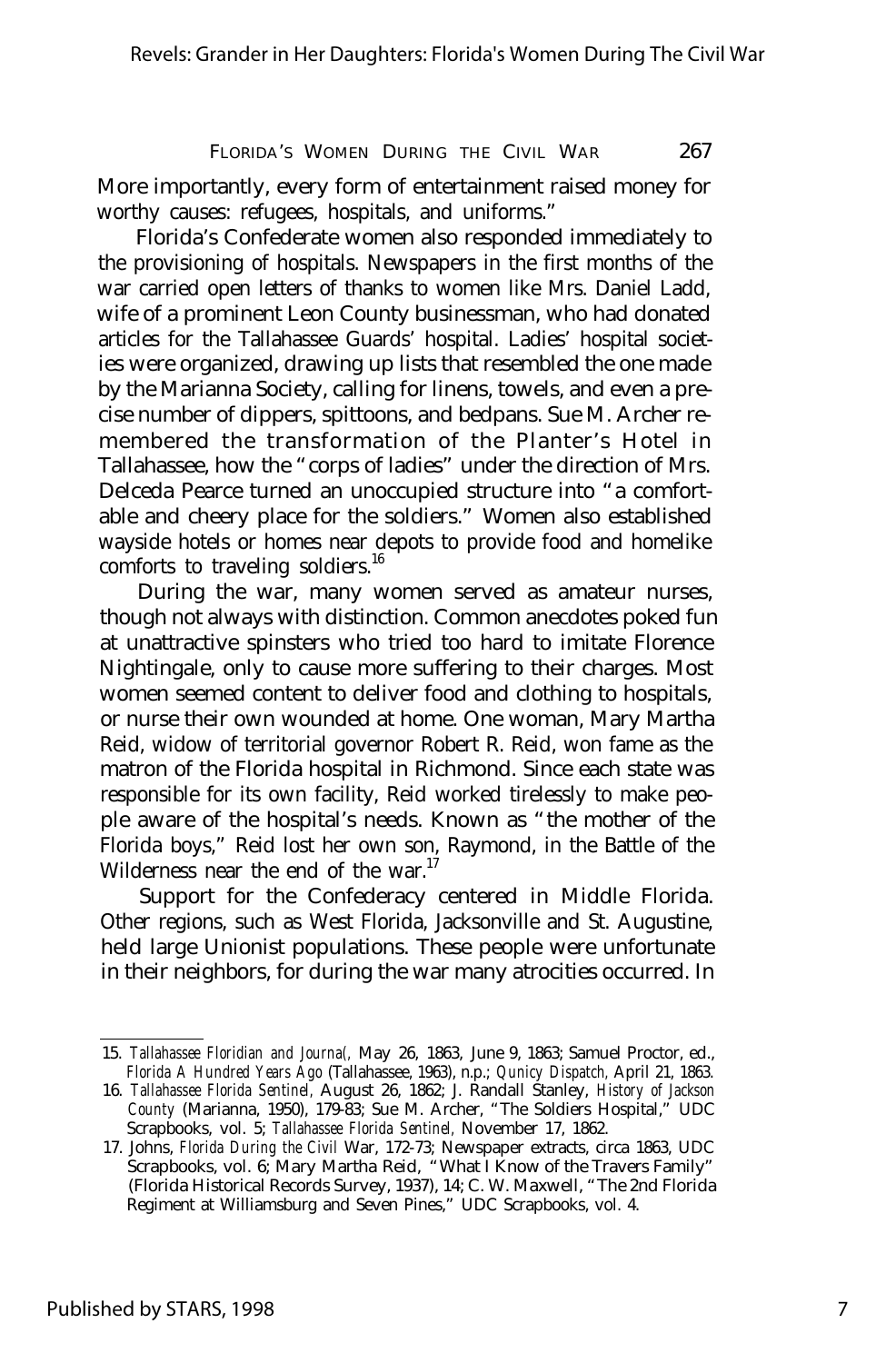Walton County, a Union officer reported that one woman had been brutally assaulted by Confederates demanding to know where her husband was hiding. When she refused to reveal his whereabouts, her tormentors unleashed their dogs on her and killed her two children. Other Unionist families found themselves under fire as they tried to reach Federal gunboats. In August 1862, a Union commander rescued four families on the Blackwater River, reporting that the "people were delighted to escape the tyranny of their oppressors, and now, for the first time in months, felt safe."<sup>18</sup>

In an amazing incident late in the war, the Confederate government dispatched Lieutenant Colonel Henry D. Capers to capture a band of Confederate deserters and Unionists who were hiding out in the Taylor and Lafayette County swamps. Unable to locate the men, Capers rousted their wives and children from their homes, burned the dwellings, then marched his prisoners back to Tallahassee. Held in hastily constructed stockades near Tallahassee, these unfortunate dependents quickly became a "nine days wonder" to local teenager Susan Bradford Eppes and other Confederate bystanders. After initial confrontations filled with threats of retribution, the women grew disheartened and accepted offers of food from concerned citizens. Outraged at Capers' action, Governor John Milton fired off notes protesting the idea of making war on women and children. The women also submitted a petition, arguing that they did not all agree with their husbands' choices, but as wives and daughters they were bound to obey the decisions of their men. On July 19, 1864, the families were transported to a Union blockading vessel off St. Marks.<sup>19</sup>

Many of Florida's important cities fell to Federal troops early in the war: St. Augustine, Key West, Pensacola, and Fernandina became Yankee strongholds and recreation areas during the conflict. For women of Unionist or collaborationist persuasion, the presence of Federal troops represented security and new opportunities. "There are about twenty five ladies in town, who have openly espoused the Union cause throughout the troubles," the Unionist St. Augustine *Examiner* reported on May 1, 1862, "and they deserve great credit for their courage and fidelity, sustained under the most perilous and trying circumstances." In the state's oldest city, Clar-

<sup>18.</sup> Rucker, "Blackwater and Yellow Pine," vol. 2, 694-96.

<sup>19.</sup> Johns, *Florida During the Civil War,* 165-67; Eppes, *Through Some Eventful Years,* 223-24.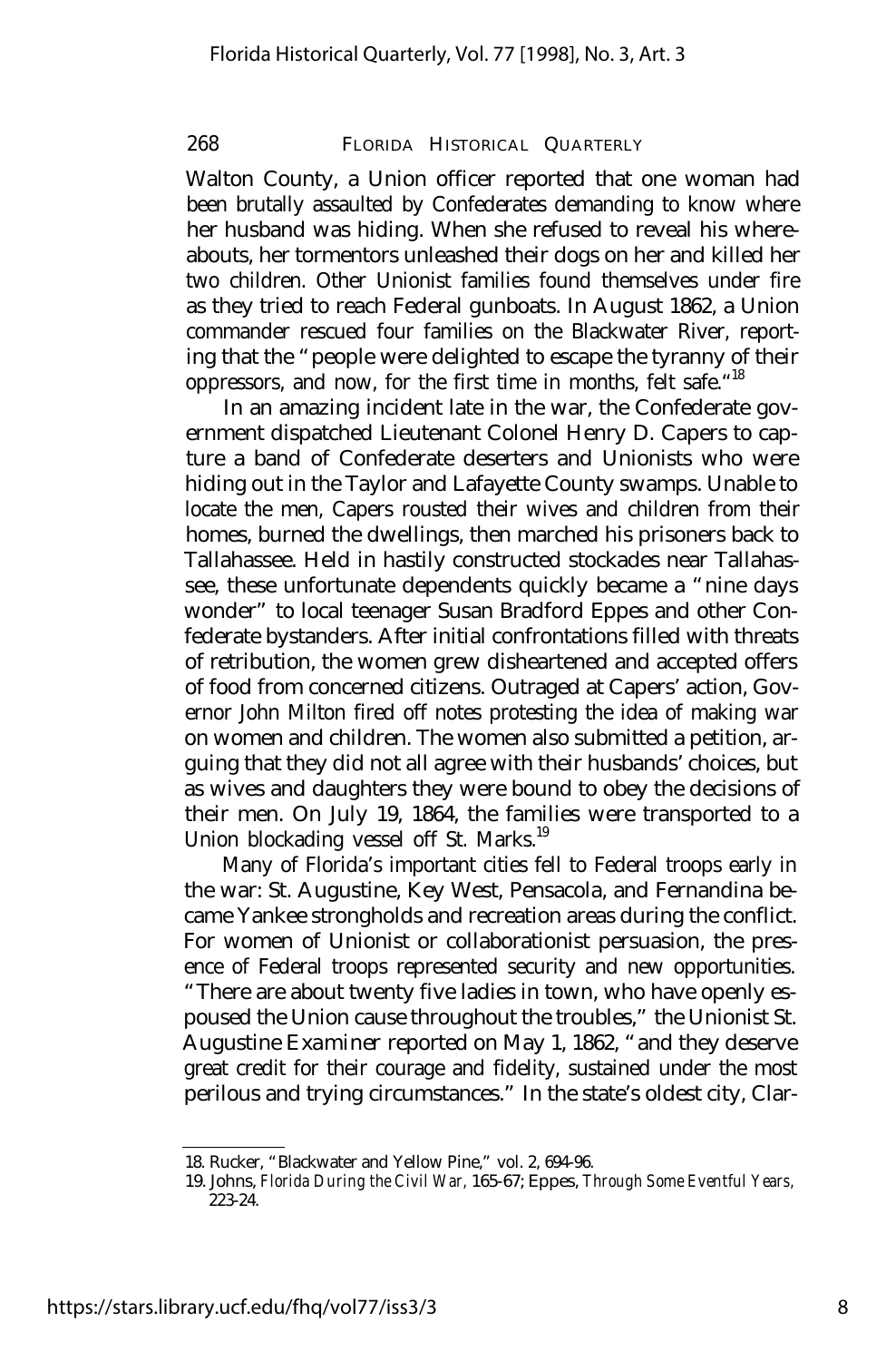

Susan Bradford Eppes, author of *Through Some Eventful Years,* shown here 1864. *Photograph courtesy of the Florida State Archives, Tallahassee.*

issa Anderson opened her plantation home, Markland, to Union officers. A northerner by birth, the attractive widow established "a charming atmosphere of culture and refinement," while her black cook became known as a seller of orange pies. Elite women like Anderson were able to serve as mediators between the troops and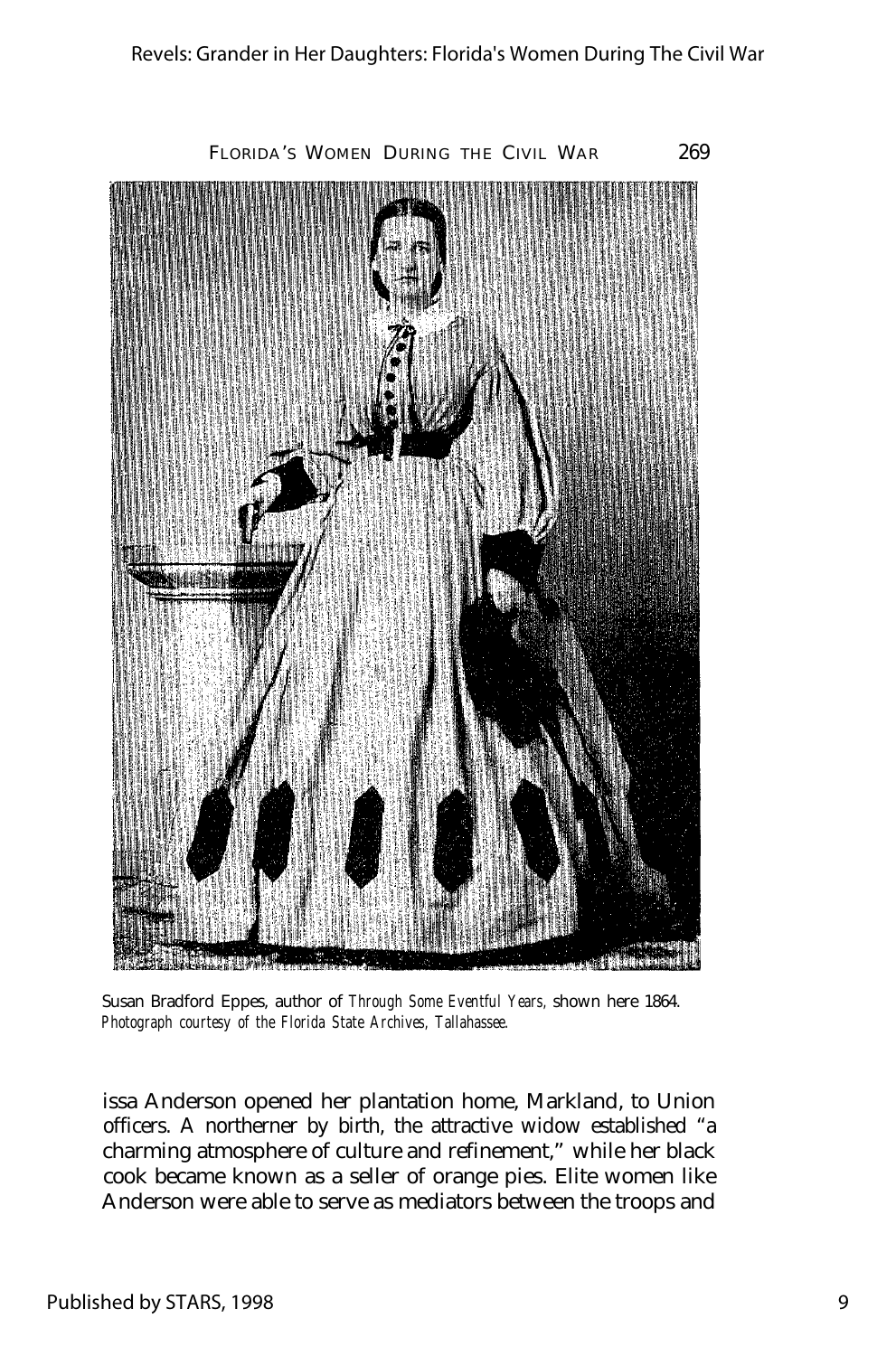townspeople, easing tensions during the occupation. Some young Minorcan women found romance with their guards, and less genteel relationships were established on a cash basis.<sup>20</sup> In occupied areas, the female population grew with the arrival of officers' wives, schoolteachers, and philanthropists, many of whom left observations- not always flattering- of the state and its natives.<sup>21</sup>

While the Confederate command did not fret about the taking of Florida's port cities, many of the female residents did, and they made their concerns known. The Federals who occupied St. Augustine encountered a constant barrage from the female "fire-eaters," often led by Mrs. Frances Kirby Smith, the mother of Confederate general Edmund Kirby Smith. Working within social structures that permitted them to engage in activities for which men would have been arrested, Confederate dames chopped down flagpoles, enacted public mourning for Confederate memorials, and challenged Union officers directly. Shortly after receiving the surrender of the city from Mayor Cristobal Bravo, Commander C. R. P. Rodgers found himself under attack by a virago. Informing him that the men of the city had acted like cowards, the woman declared that there were stouter hearts in other bosoms, striking her own for dramatic effect. Though Union officers dismissed these actions as women's "theatrical desires to portray themselves as heroines," such activities annoyed the Union leaders. When coupled with the suspicion that women were passing messages and aid to Confederates beyond the lines, the pantomimes became intolerable. Confederate families in Key West were nearly deported, and a number of women and children were forcibly removed from St. Augustine in February 1863. Many of these dislocated families later fled to Lake City and Madison.<sup>22</sup>

<sup>20.</sup> *St. Augustine Examiner,* May 1, 1862; Thomas Graham, "The Home Front: Civil War Times in St. Augustine," in Jacqueline Fretwell, ed., *Civil War Times in St. Augustine* (St. Augustine, 1986), 34-35;James M. Nichols, *Perry's Saints, or The Fighting Parson's Regiment in the War of the Rebellion* (Boston, 1886), 180; Diary of Elias A. Bryant, 56-57, Lewis Schmidt Collection, FSA.

<sup>21.</sup> See Gerald Schwartz, ed., *A Woman Doctor's Civil War: Esther Hill Hawks' Diary* (Columbia, 1984) and Frances Beecher Perkins, "Two Years With a Colored Regiment: A Woman's Experience," *New England Magazine,* September 1897- February 1898.

<sup>22.</sup> *Philadelphia Inquirer,* March 20, 1862; *St. Augustine Examiner,* May 1, 1862; Graham, "The Home Front," 26-34, Omega G. East, "St. Augustine During the Civil War," *Florida Historical Quarterly* 31 (October 1952), 82; Jefferson B. Browne, *Key West: The Old and the New* (St. Augustine, 1912), 92-95.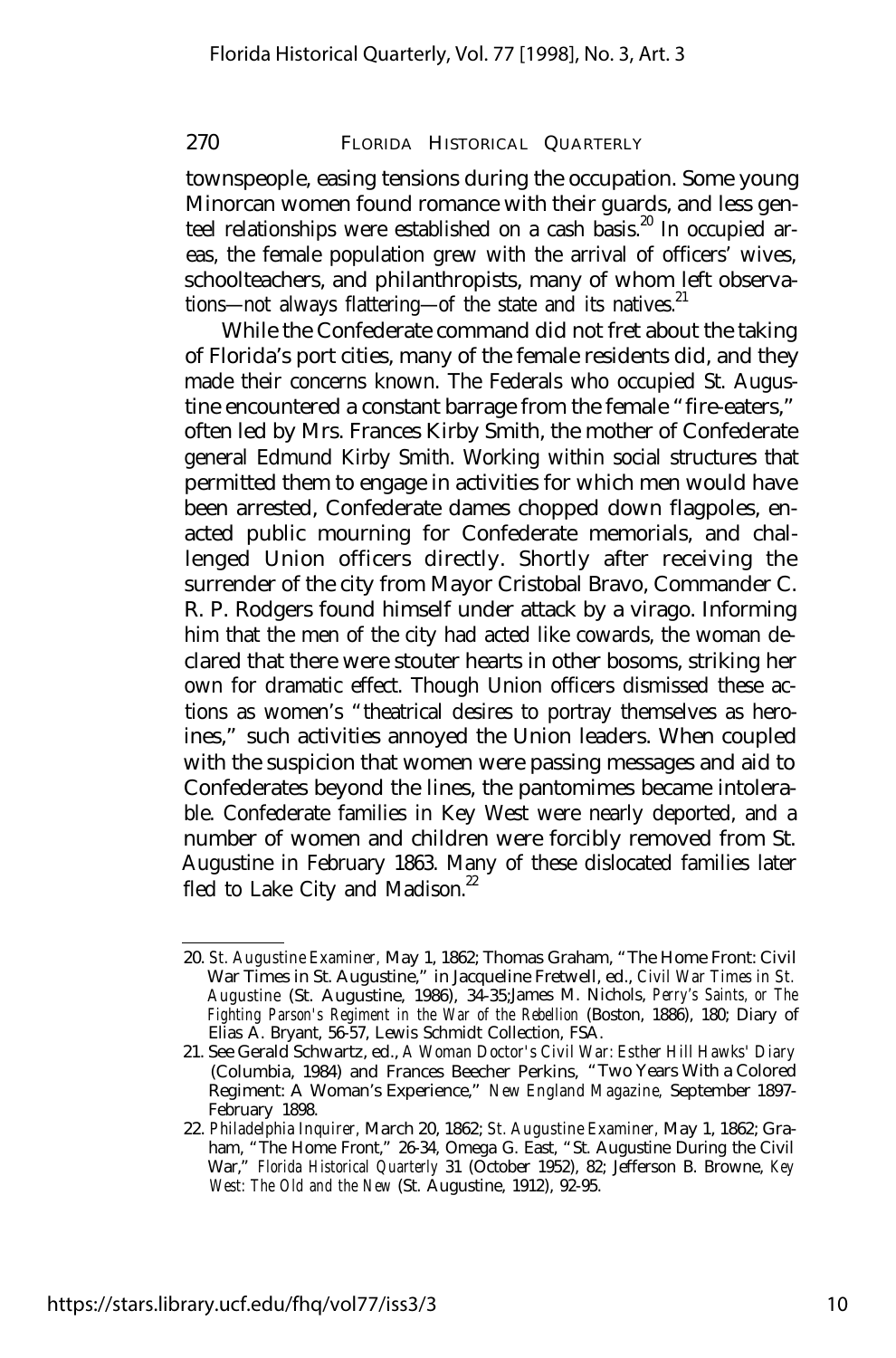The war came home for Florida's women by degrees, as prices inevitably rose and household management became a greater burden. During the conflict, "making do" became a theme of life. Florida's women encountered daily challenges to their flexibility and ingenuity. Women living in frontier conditions were probably better prepared for the rigors of deprivations than were their kinswomen who had become accustomed to stores and mills. Amanda Comerford's experience was typical. Her husband James E. Comerford enlisted in the 6th Florida Infantry in 1862, leaving Amanda on their Jackson County farm with a year's provisions, four small children, and a set of twins on the way. "It is difficult to describe my struggles to provide food and clothing for this large family," Comerford wrote. "I had to work on the farm during the day, go a long distance to milk, and a large part of the night was spent spinning and weaving to make cloth for wearing apparel. But somehow I managed to struggle through as did many other women during these trying times."<sup>23</sup> Some, like Mattie English Branch of Liberty County, helped look after "delicate" neighbors. Branch recalled making a circuit of her community, planting corn, potatoes, rice, peas, and pumpkins, because she "was young, healthy, and strong, and felt that [she] must do something for the general good.<sup>"24</sup> But for every woman who set up a loom or managed a successful farm, there were others who lacked the education, skills, or aplomb to succeed.

Small luxuries and necessities long taken for granted were early casualties of the war. The price of calico cloth skyrocketed, and medicine became impossible to obtain. Women coped by repairing old dresses, "turning them out" until they resembled something different, if not exactly something new. Almost any food item could be substituted. When coffee grew scarce, Florida housewives brewed dried okra, acorns, or pumpkin seeds instead. Floridians were fortunate in the natural bounty of their land, so their diets were generally better than elsewhere in the Confederacy. Women in occupied areas were often forced to swallow their pride and trade with the Yankees for provisions. Holidays grew more dismal, leading some women to tell their slaves and children that Santa Claus had been shot by the Yankees. Schools closed and churches

<sup>23. &</sup>quot;Experiences of Mrs. Amanda Comerford," UDC Scrapbooks, vol. 1.

<sup>24.</sup> Mattie English Branch, "Story of Two Lovers," UDC Scrapbooks, vol 1.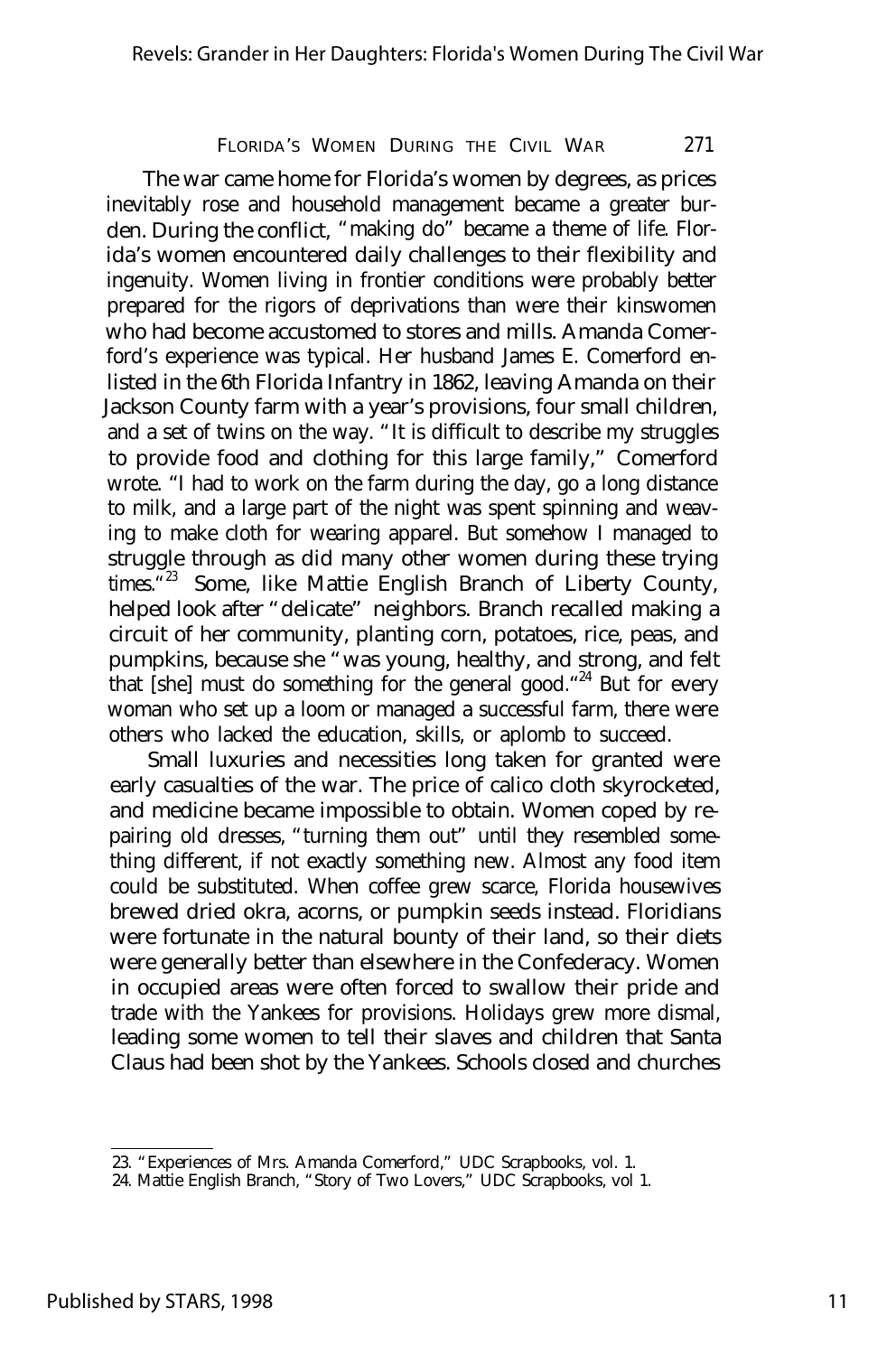lost ministers, disrupting the facets of life women considered sa $c$ red $^{25}$ 

A myriad of letters bear witness to the trauma of the war on the homefront. Naturally, most surviving letters are from soldier husbands or fathers providing general advice or responding to what must have been direct questions. Edmund Lee, a Tampa chaplain in the CSA, sent dozens of messages home to his wife, Electra, who apparently had little business experience. Many of the letters concern the sale of roof tiles, and Lee urged his wife not to allow herself to be cheated.<sup>26</sup> Farm men wrote of feeding and plowing schedules, and demanded to know what salt and pork were bringing on the market. Fathers prescribed for childhood ailments, one even telling his wife to inform their son that "he must not swallow any more tacks."<sup>27</sup> What have you done with my watch and your silver, don't buy a horse until you have to, talk to my sister who has "long experience" in making do-all were instructions from one absent husband in  $1863$ <sup>28</sup> Perhaps most perplexing to sheltered women were the complex financial arrangements, the seemingly endless lists of bonds, notes, and IOUs to be collected before the taxes could be paid. $29$ 

Wives and dependents of soldiers turned to the state for relief but found little. Midway through the war, Governor Milton ordered county officials to compile lists of soldiers' families in need of aid, a figure which leapt from 11,673 individuals in 1863 to over 13,000 by 1864. Efforts to secure corn, syrup, and other basic foodstuffs for these dependants were largely unsuccessful, and conditions worsened as the conflict progressed. Though the state spent \$458,000 to aid families of men in the Confederate service-supporting approximately one noncombatant for every man it put in

<sup>25.</sup> Mary Louise Ellis and William Warren Rogers, *Favored Land Tallahassee: A History of Tallahassee and Leon County* (Norfolk, 1988), 68; Graham, "The Homefront," 30; Eppes, *Through Some Eventful Years,* 253; Johns, *Florida During the Civil War,* 175-89.

<sup>26.</sup> Edmund C. Lee, *Civil War Letters* (Florida State Historical Records Survey, 1937), 13, 28-30.

<sup>27.</sup> Michael O. Raysor to Sallie Raysor, February 5, 1863, Michael O. Raysor Letters, PKY; Washington Waters to "Dear Wife," December 23, 1863, Washington Waters Papers, FSA; Samuel Augustus Palmer to Mary Rebecca Palmer, circa 1863, Palmer Family Letters, FSA.

<sup>28.</sup> Samuel Augustus Palmer to Mary Rebecca Palmer, circa 1863, Palmer Family Letters.

<sup>29.</sup> Hugh Black to Mary Ann Black, May 24, 1863, Captain Hugh Black Letters, Special Collections, FSU.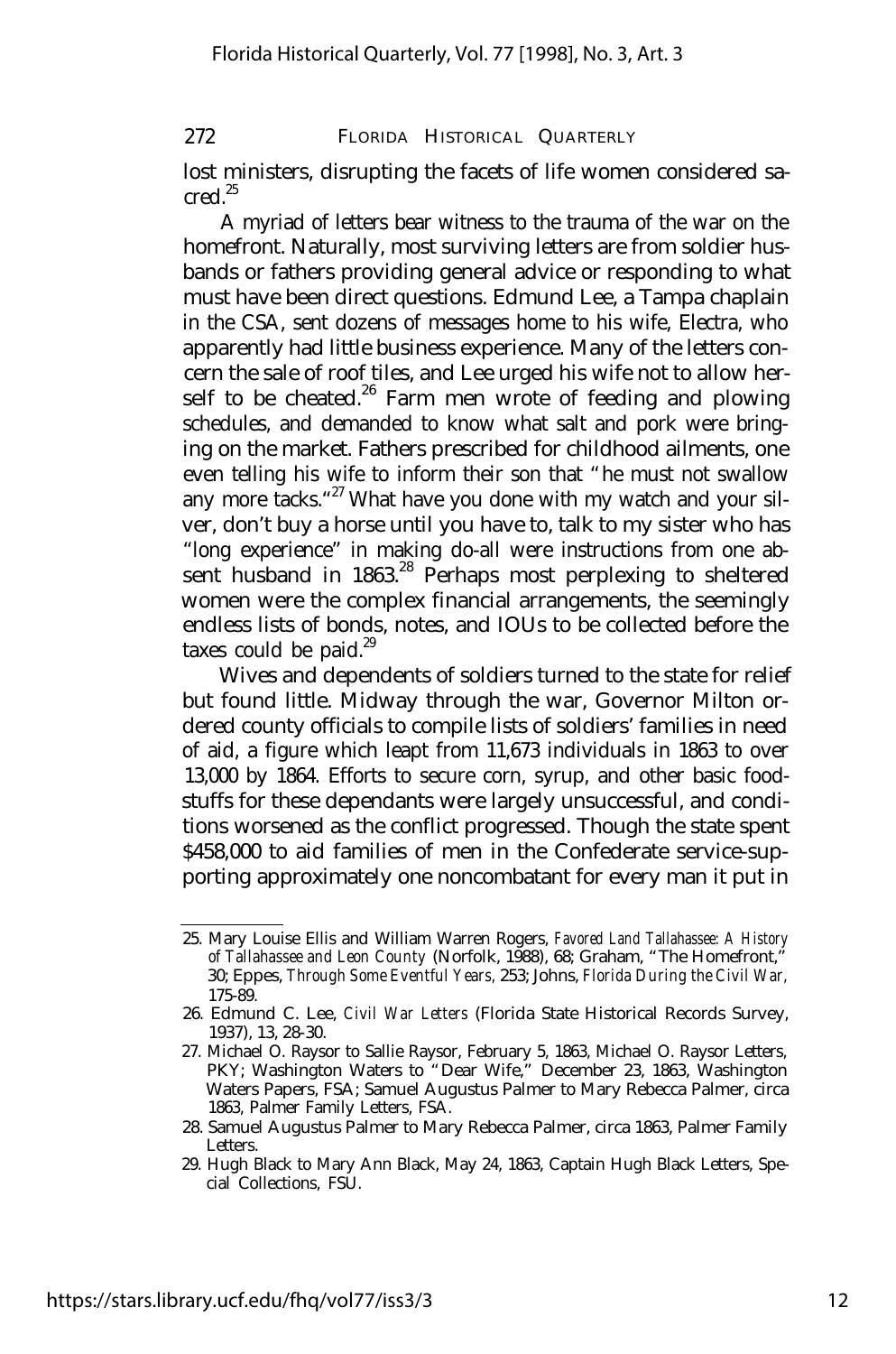the field-letters and newspaper editorials constantly complained about the plight of the poor soldier's family. Other government efforts to provide assistance, such as distributing some \$35,000 worth of cotton and wool cards, also met with criticism for the poor quality of the materials. By April 1864, Major C. C. Yonge, chief Confederate Quartermaster for Florida, warned Governor Milton that many families in the state were "perilously near starvation."<sup>30</sup> The condition of soldiers' families and lower-class whites in general was shocking even to invaders. In February 1864, a reporter for the *New York Herald* found the women near Baldwin to be dirty, gaunt, "wolfish and unwomanly." Soldiers shared his evaluation. "The Whites who are living here still are wretchedly poor," Lieutenant Charles Duren of the 54th Massachusetts Regiment wrote. "They are women and children— hardly enough clothing to cover their backs— and food I can not tell you what they live on. It is a pitiful sight. $431$ 

For many women, the greatest burden was simply the absence of a loved one. The dozens of letters between Julia and William Stockton of Quincy reveal a passion that was not dimmed by the war. "Dear Will, come home Darling," Julia urged in 1862, when it seemed likely that her husband, an officer in the 1st Florida Cavalry, would have a brief furlough. "Two or three weeks will be ages. I told you in my last letter how 'good' I would be. "32 As wives longed for physical contact, mothers worried about more than just their sons' health and survival. Sarah Ann Fletcher delivered numerous sermons to her two sons, Malcolm and John, noting in one letter, "let me beg of you to watch and pray lest you fall into bad practices, let me urge you then to seek religion there is no safety without it." The men were not oblivious to their womenfolk's fears, and they likewise worried for the health and safety of those left at home. While serving in the 3rd Florida Infantry, Michael Raysor of Jefferson County pleaded with his wife Sallie to look after her health, "for it is you that I live for." Thomas Clark, a soldier in the 5th Florida Infantry, shared a love of poetry with his wife Martha, and they

<sup>30.</sup> John F. Reiger, "Deprivation, Disaffection, and Desertion in Confederate Florida," *Florida Historical Quarterly* 48 (January 1970), 282-83; Dodd, "Florida in the Civil War," 48; Johns, *Florida During the Civil War,* 110-l 1.

<sup>31.</sup> *New York Herald,* February 20, 1864; Charles M. Duren to "Mother," February 15, 1864, Charles M. Duren Letters, PKY

<sup>32.</sup> Julia Stockton to William Stockton, February 12, 1862, Stockton Family Papers, FSA.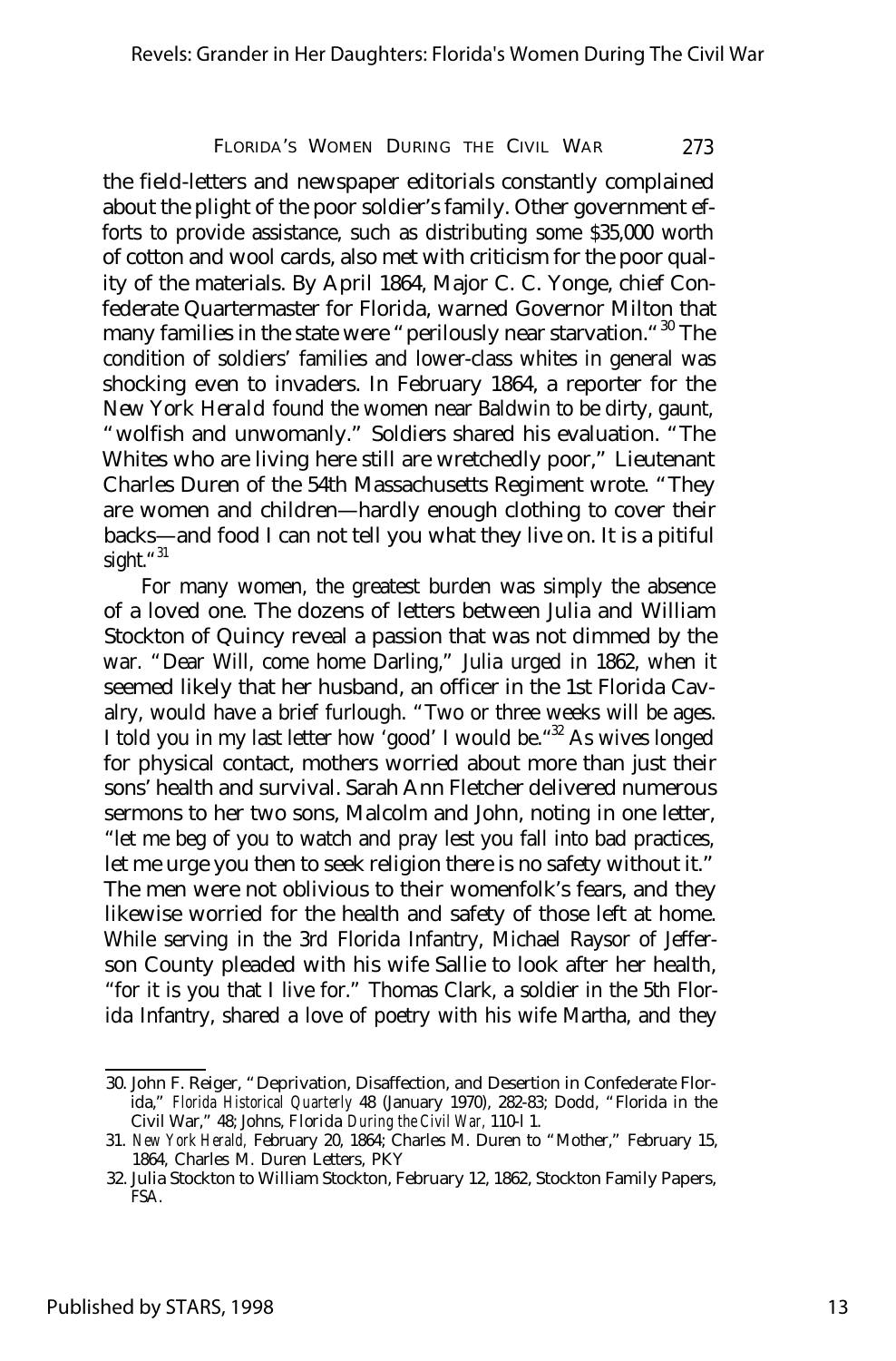exchanged verses as well as letters. In one poem Clark empathized with his spouse's fears, taking the voice of a woman pleading with her husband not to become a soldier:

An sentinel you'll be wounded In the Battlefield be slane My hart will Brake like thounder If I never see you a gain.

Exhausted from her labors on the farm, Sallie Raysor confessed plainly to her absent husband that "nothing but your presence could make me lively now."<sup>33</sup>

Bereavement stripped away the illusions of rapid, heroic triumphs. Learning that her fiance had been killed, Susan Bradford's cousin locked herself away in a room, staring forelornly at her trousseau. When Lieutenant Joel C. Blake of the Florida Brigade met a violent end at Gettysburg, his widow was shocked that she could not bring his body home for burial. Unidentified remains and unknown graves tormented many grieving families. Mourning clothes were increasingly in short supply, and newspapers began to criticize the ritual attire as wasteful. Women comforted each other, urging widows and orphans to accept death as the will of God. "Think of your husband as a rejoicing angel," Sallie Raysor's sisterin-law wrote, reminding her that "you dear Sallie had the satisfaction of nursing him, and doing all you could to smoothe his dying pillow." 34

Not all women lived up to the favorite Confederate image of the stoic matron. Men did not have a monopoly on cowardice, avarice, or unpatriotic behavior. While sojourning in Madison during her exile from St. Augustine, Frances Kirby Smith reported that the local women were pretentious snobs, interested only in comparing themselves to others and parading in finery purchased from blockade runners. The *Tallahassee Floridian and Journal* scolded widows

<sup>33.</sup> See Stockton Papers; S.A. Fletcher to "Dear Sons," May 6, 1861, Zabud Fletcher Family Papers, FSA; Thomas J. Clark to Martha Ann Law Clark, circa 1862, Thomas J. Clark Letters, FSA, Sallie Raysor to Michael O. Raysor, December 26, 1861, and Michael O. Raysor to Sallie Raysor, January 17, 1863, Raysor Family Papers.

<sup>34.</sup> Eppes, *Through Some Eventful Years,* 159-60, 168; J. Russell Reaver Jr., ed., "Letters of Joel C. Blake," *Apalachee* 5 (1957-1962), 8-9; Letter to Sallie Raysor, n.d., Raysor Family Papers.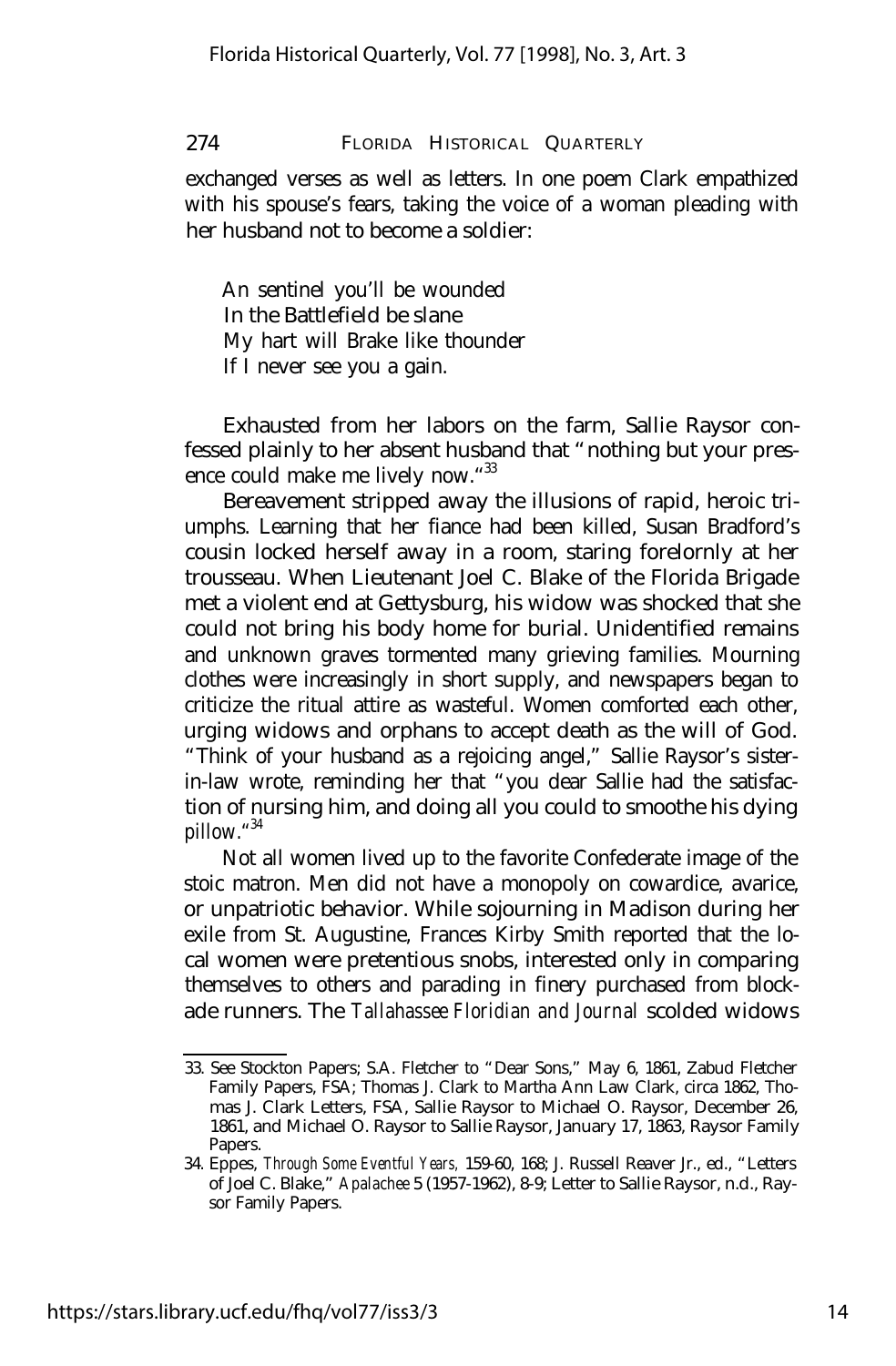who were planting cotton rather than corn. "Let not widows think to shield themselves in the manner under the plea of their helplessness," the writer warned, "a rich widow is by no means helpless . . . ." Another warning came from the Gainesville *Cotton States,* following a story of a deserter's execution. The man claimed he had been lured away from duty by his wife's pleading. "Soldiers' wives can not be too cautious in their letters to their husbands," the *Cotton States* argued. "They should not make them believe they are suffering when really they are not."<sup>35</sup>

The Civil War also had an immediate effect upon Florida's slave and free black populations. Approximately one-third of Florida's families owned slaves, and the majority of slaves were clustered in the "black arc" that extended from Gadsden eastward and southward to Alachua and Marion counties. How a slave reacted to the war depended upon temperament, conditions of enslavement, and knowledge of events. Many owners worked to keep their bondsmen ignorant of the war or told them exaggerated stories to instill fear of "devilish" Yankees, but few if any slaves were fooled by these fables. The war placed new burdens and expectations on female slaves. However, it also gave them new opportunities for rebellion and retribution, and ultimately freedom.<sup>36</sup>

Slave women retained valuable skills that plantation mistresses had forgotten, and Susan Bradford Eppes recalled black women instructing their mistresses in spinning and sewing, as well as sharing their herb lore for dyes and medicines. Like many southerners, Eppes remembered the slave women on her father's plantation as faithful servants who dutifully performed their tasks, but it does not take much imagination to wonder if the smile a slave woman wore while stirring black dye for her mistress's mourning dress was not exactly a sweet expression of sympathy.<sup>37</sup> Many female slaves discovered they were disposable property, as families unwilling to sacrifice prime field hands often sold women and children to pay

<sup>35.</sup> Joseph Howard Parks, *General Edmund Kirby Smith, C.S.A.* (Baton Rouge, 1954), 329; *Tallahassee Floridian and Journal,* April 4, 1863; *Gainesville Cotton States,* April 16, 1864.

<sup>36.</sup> Kenneth M. Stampp, *The Peculiar Institution: Slavery in the Ante-Bellum South* (New York, 1956), 30; Edwin L. Williams Jr., "Negro Slavery in Florida: Part *II," Florida Historical Quarterly* 28 (January 1950), 187; Joshua Hoyet Frier Memoirs, transcript, 13, Joshua Hoyet Frier Papers, FSA.

<sup>37.</sup> Susan Bradford Eppes, *The Negro of the Old South:* A *Bit of Period History* (Chicago, 1925), 109-11.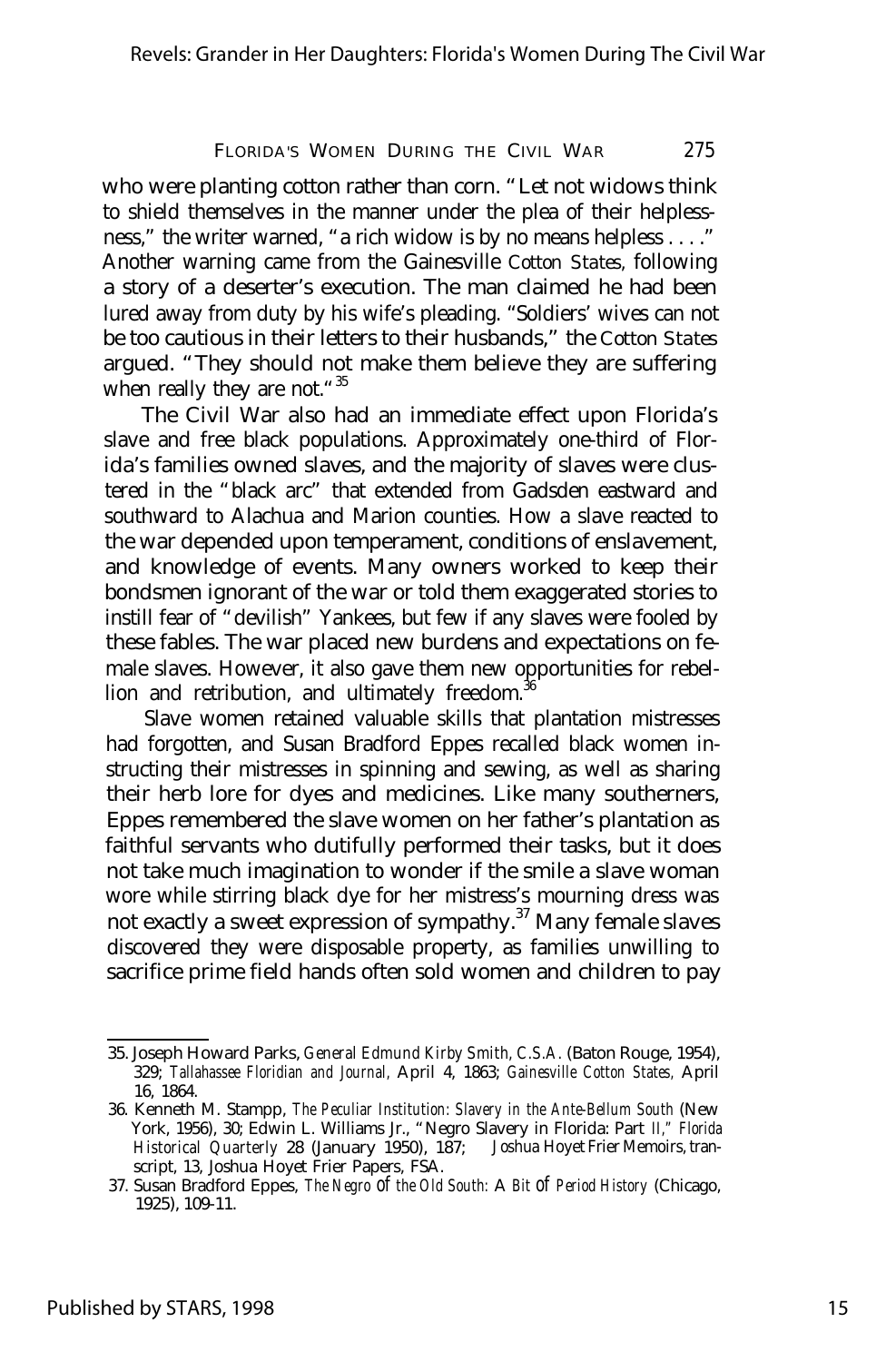wartime debts. All females were expected to work harder than ever to support the cause that kept them enslaved, a fact noted sourly by a woman belonging to the Watkins family of Bartow. Loaned to another family to do laundry, on her return she commented to her young mistress, "Missis L. say your father he sending us to wash to help her husband fight to keep us slaves."<sup>38</sup>

With the war came new expressions of slave surliness and demonstrations of power. Flora and Jane, two teenaged maids at Slyvania, Governor John Milton's Jackson County plantation, exasperated Sarah Jones, the English governess who had come to teach the large Milton brood. Flora would allow the baby to scatter his toys, while Jane purposefully failed at simple assignments. Encouraged by Mrs. Milton to cuff them for disobedience, the young teacher was foiled when Flora simply ignored the blows and Jane turned on her with a gruff, "underground" voice, frightening her almost to tears.<sup>39</sup> The female house servants at Rose Cottage, the Stephens' farm, objected when Octavia Stephens' mother-in-law took up residence during the war. They complained constantly about having "two bosses" and extra work. Octavia Stephens' threat to beat them drew a tart response: one slave replied that she would rather be beat to death than worked to death. Numerous letters filled with sage advice from absent husbands indicate that white mistresses faced new challenges in slave management within the plantation household as well as in the fields. $40$ 

Slave women further violated white codes of civility by refusing to show sympathy for the Confederate cause. Sarah Brown, a Tampa slave who had experienced much brutal treatment, had no patience with her dewy-eyed mistress. When she found her weeping in fear for her husband, Brown took the opportunity to remind her how many times she had been beaten for similar behavior, and that crying "would not do her any good." Revenge was a common urge, even among the young, as Dr. Esther Hills Hawks, a Union physician with the troops during the 1864 occupation of Jackson-

<sup>38.</sup> *Tallahassee Florida Sentinel,* December 9, 1862; March 2 and 13, 1863; *Pensacola Weekly Observer,* June 9, 1861; Margaret Watkins Gibbs, "Memory Diary of Mrs. George Gibbs," n.d., St. Augustine Historical Society Library, St. Augustine.

<sup>39.</sup> Catherine Cooper Hopley (pseud. Sarah E. Jones), *Life in the South,* vol. 2 (London, 1863), 279-85.

<sup>40.</sup> Ellen Hodges Patterson, "The Stephens Family in East Florida: A Profile of Plantation Life Along the St. Johns River, 1859-1864" (master's thesis, University of Florida, 1979), 51.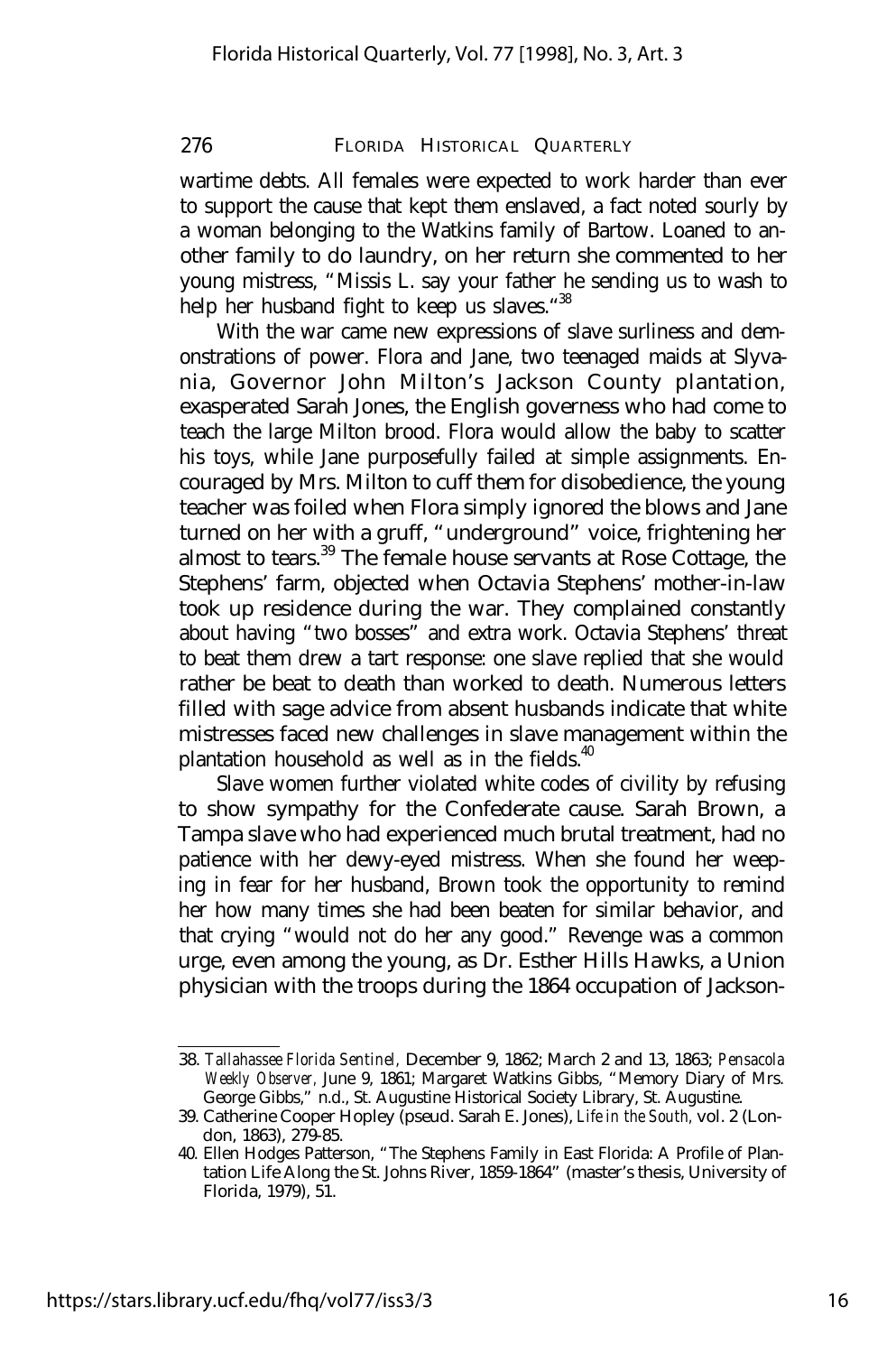ville, soon learned. Sarah, one of Dr. Hawks' contraband charges, openly fantasized about rebuking her former mistress, whom she claimed had never given her enough to eat. Begging to be taught to write, Sarah admitted her chief desire was to pen a letter to her owner, describing all the good food behind Yankee lines. Freed slaves could not resist the opportunity to mock their former masters. In Key West, one female slave enjoyed leaning on a fence, watching her one-time mistress labor in her garden, then asking "how she liked it."<sup>41</sup>

Free blacks, though a minuscule portion of the state's population, also lived under oppressive conditions. During the war, at least in Confederate areas, free blacks had to remain circumspect. An 1861 law required them to register with a probate judge, pay a fee, and maintain a white guardian. $42$  Free blacks in areas such as Pensacola and St. Augustine fared better, often finding jobs as cooks and domestics for Union troops. They were also eligible to receive rations from Union commissaries. Aunt Eliza, a former slave and cook at Ft. Jefferson, soon became a familiar figure, known as much for her odorous pipe, her missing teeth, and her much younger but terribly lazy lover, as for her turtle soup.<sup>43</sup>

Wartime confusion made the ultimate resistance to slaveryescape— easier. Like their male counterparts, many female slaves took advantage of the crisis to make their bid for freedom, frequently as family units with young children in tow. They often disappeared from refugee convoys and were not missed for several days. Occasionally they slipped across rivers and inlets on boats, making their way to Union occupied territories. Others were liberated by advancing Federal troops. Dr. Hawks interviewed contraband women in Jacksonville and came to the conclusion that they were "intelligent and active— many of them have picked up a little book learning. It is not uncommon to find a fair reader among those who have been slaves." An educated member of any escape party was an asset. The slave women who could read or

<sup>41. &</sup>quot;One-Time Slave Sheds Light on Life in Tampa," *Tampa Tribune,* June 5, 1988; Schwartz, *A Woman Doctor's Civil War,* 69-70; Emily Holder, "At the Dry Tortugas During the War: A Lady's Journal," *The Californian Illustrated,* February 1892, 103.

<sup>42.</sup> Julia Floyd Smith, *Slavery and Plantation Development in Antebellum Florida, 1821- 1860* (Gainesville, 1973), 111-12, 121.

<sup>43.</sup> *Fernandina Peninsula,* August 13, 1863; "At The Dry Tortugas," 87-89.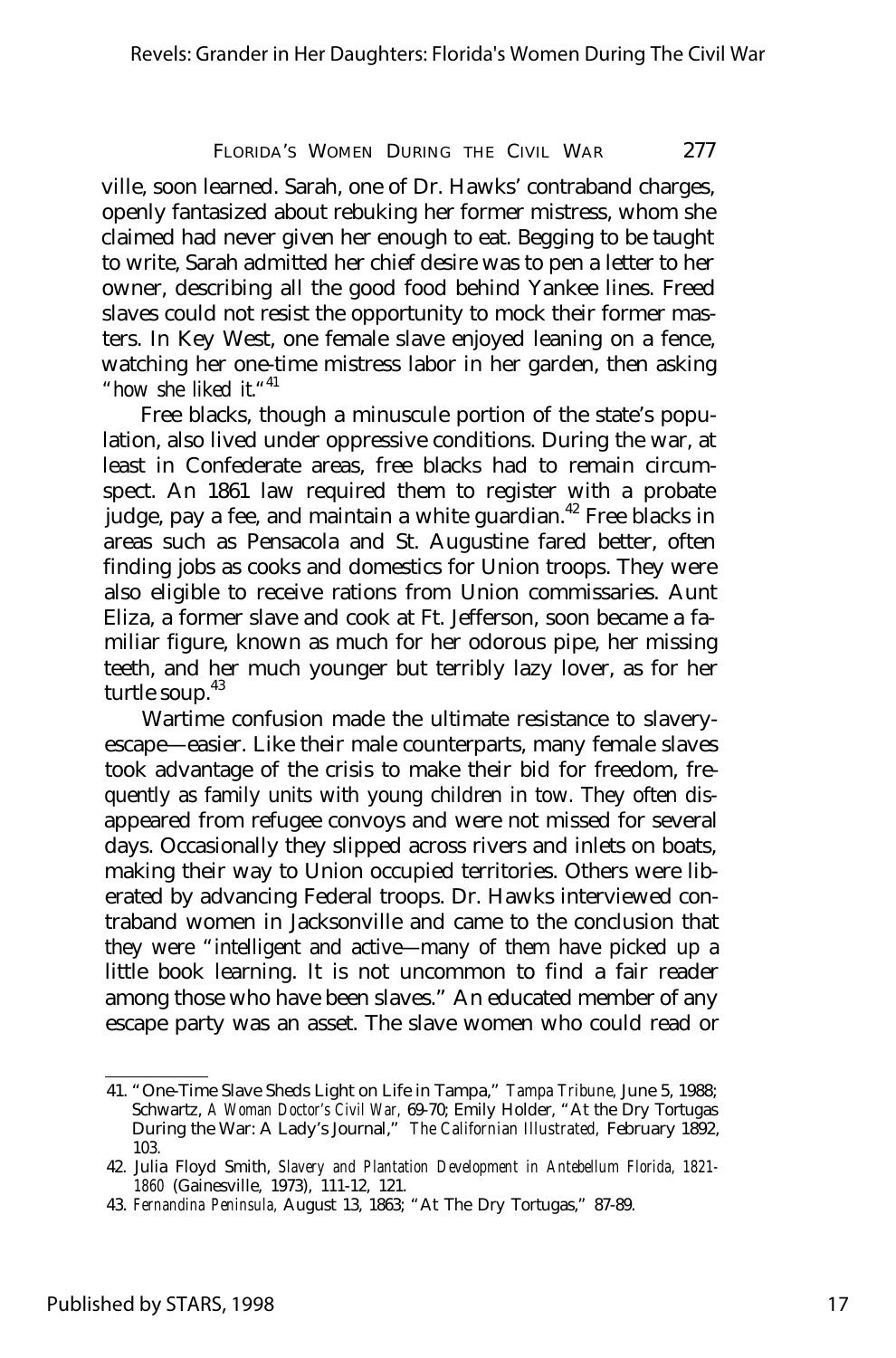forge passes were unsung heroines of Florida. Once free behind Union lines, women assumed domestic duties while their men were drafted for manual labor. Though some commanders sniffed at the squalor of contraband camps, others noted the determination, especially among the women, to see that their children received medical care and educational opportunities.<sup>44</sup>

Those who found freedom celebrated it vibrantly. In St. Augustine, black women marched with their children and spouses in the 1864 Emancipation Day parades. Mimicking white society, black matrons founded committees to oversee decorations and refreshments for various events. The *Peninsula* of Fernandina noted that two separate committees had been organized to plan the 1863 In dependence Day celebration, and that all members were married ladies known to be excellent cooks and caterers. "The affair," the paper predicted, "promises to be a complete success."<sup>45</sup>

While slaves struggled for freedom, white women were introduced to the grisly realities of war when the battles came home. Chivalry broke down as the war progressed, and while most Union officers would not tolerate the molestation of women and children, they sanctioned raids on henhouses, larders, and barns. On occasion, a woman's pleading or perhaps her efforts to shame an overzealous commander saved a family from becoming homeless.<sup>46</sup> Black troops were frequently accused of insulting or harassing white women. In 1864, Dr. Esther Hawks witnessed the execution of three black soldiers condemned for committing an "outrage" on a white woman. She later confided to her diary that similar conduct, quite common among white soldiers, went unnoted and unpun $ished<sup>47</sup>$ 

Women witnessed battles, skirmishes, and bombardments. Maria Louisa Daegenhard of Tampa, a child during the war, frequently fled with her family when the city was shelled, and from

<sup>44.</sup> Mrs. L. Thompson, "Reminiscences of the War," UDC Scrapbooks, vol. 1; Brian E. Michaels, *The River Flows North: A History of Putnam County, Florida* (Palatka, 1976), 99; Schwartz, ed., *A Woman Doctor's Civil War,* 77, 82.

<sup>45.</sup> William Watson Davis, *The Civil War and Reconstruction in Florida* (1913; facsimile edition, Gainesville, 1964), *237; Fernandina Peninsula,* July 2, 1863.

<sup>46.</sup> Lillie B. McDuffee, *The Lures of Manatee: A True Story of South Florida's Glamourous Past,* 2d ed. (Atlanta, 1961), 142-43; Mary Crary Weller, *Reminiscences of the Old South From 1834 to 1866* (Pensacola, 1984), 13-14.

<sup>47.</sup> Kyle S. VanLandingham, ed., "'My National Troubles': The Civil War Papers of William McCullough," *The Sunland Tribune: Journal of the Tampa Historical Society* 20 (November 1994), 63-66; Schwartz, *A Woman Doctor's Civil War,* 61.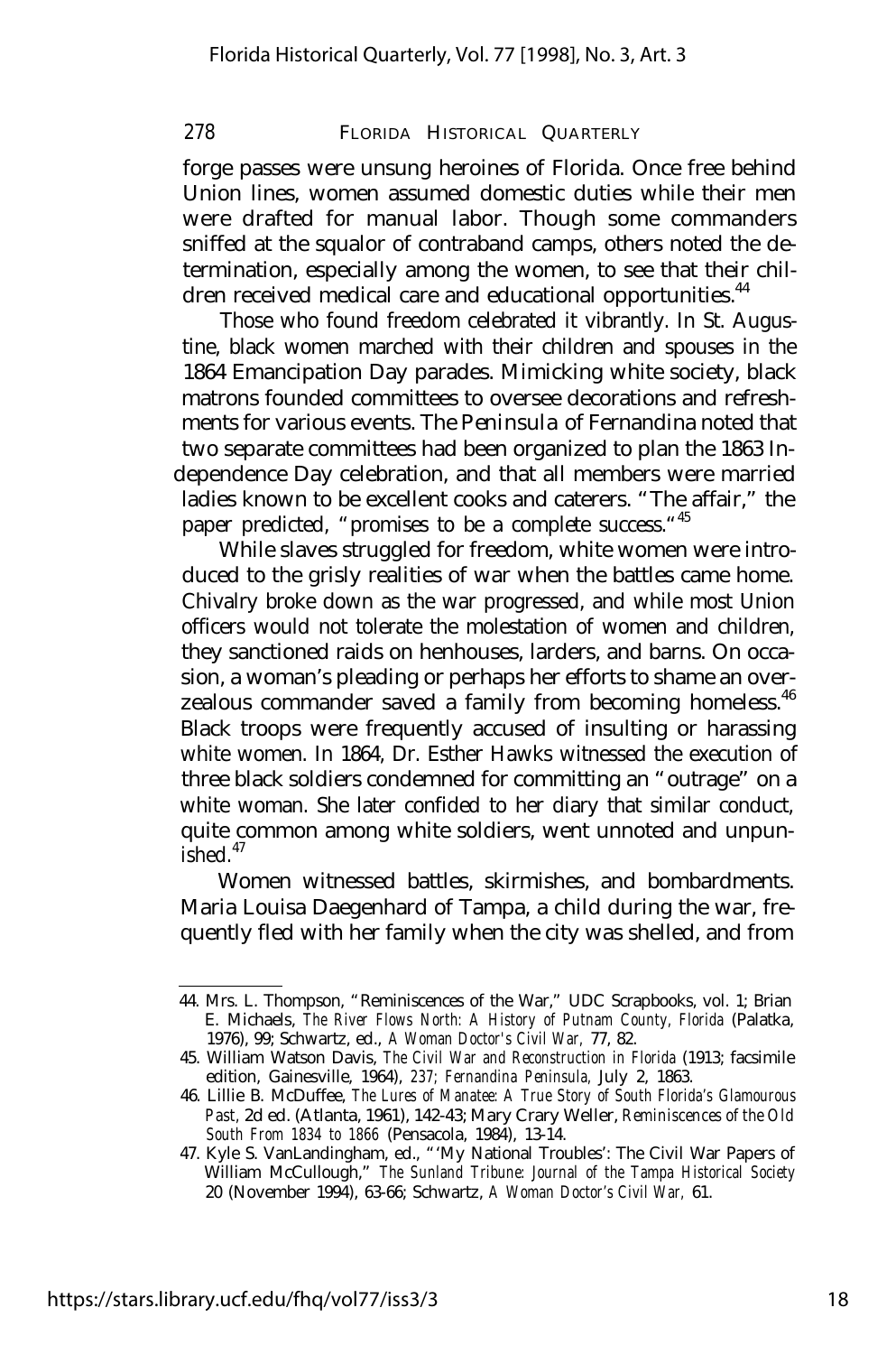their refuge they watched the burning of the *Scottish Chief,* a famous blockade runner. Women listened to the guns of Olustee and quickly mobilized to provide food and medical supplies for the survivors, both Confederate and Federal. Afterwards, women wandered the battlefield, staring at the grim remains and questioning what purpose the conflict served. Natural Bridge, the concluding skirmish of the war in Florida, brought out morbid tourists, including women who asked to see the Federal bodies floating in the river.<sup>48</sup>

Whether the threat of death was real or imagined, many women fled from coastal areas, joining the mass exodus of humanity that created chaos for the Confederacy. Often these flights were rushed and desperate. Maria C. Murphy was caught in the frenzied Confederate retreat from Jacksonville in 1862, trying to calm three children, pack up her husband's medical library, and sell their furniture in a matter of hours. When she shifted her brood to a neighbor's home, she found the house filled with soldiers, and Murphy soon had the extra duty of baking biscuits for the departing troops. Equally heart-rending was the evacuation of Unionist families when Federal troops departed Jacksonville later that year. "None of these [families] had more than ten hours to make preparations for leaving homes they had occupied for years," the *New York Herald* reported. "It was sad to see them hurrying down to the wharf, each carrying some article too precious to forsake."<sup>49</sup> Inland towns such as Madison were inundated with refugees, and relations were occasionally strained when coastal sophisticates, such as Frances Kirby Smith, found provincial accommodations somewhat less than adequate for their refined sensibilities. Military husbands advised wives to evacuate at the first sign of danger, warnings that were sometimes ignored. The extreme to which evacuation could be planned was evident in Major George W. Scott's 1864 letter to his wife Rebekah, who lived near Tallahassee. Fearful of a Federal raid on the coast in retribution for the Confederate victory at Olustee, Scott penned a 2,200-word commentary on "how to escape the Yankees," giving Rebekah directions for packing, travel, and slave manage-

<sup>48.</sup> Maria Louisa Dagenhardt, transcript, Snodgrass Collection; "Recollections of Service," unpublished manuscript, nd., 88-89, Schmidt Collection, FSA; Mrs. Deliah Kelly, "My Experience," UDC Scrapbooks, vol. 1; Johns, *Florida During the Civil War,* 205.

<sup>49.</sup> *Philadelphia Inquirer,* April 22, 1862; Mary E. Baker, untitled article, UDC Scrapbooks, vol. 5; Maria C. Murphy, "The First Day of the Evacuation of Jacksonville," UDC Scrapbooks, vol. 4; *New York Herald,* April 22, 1862.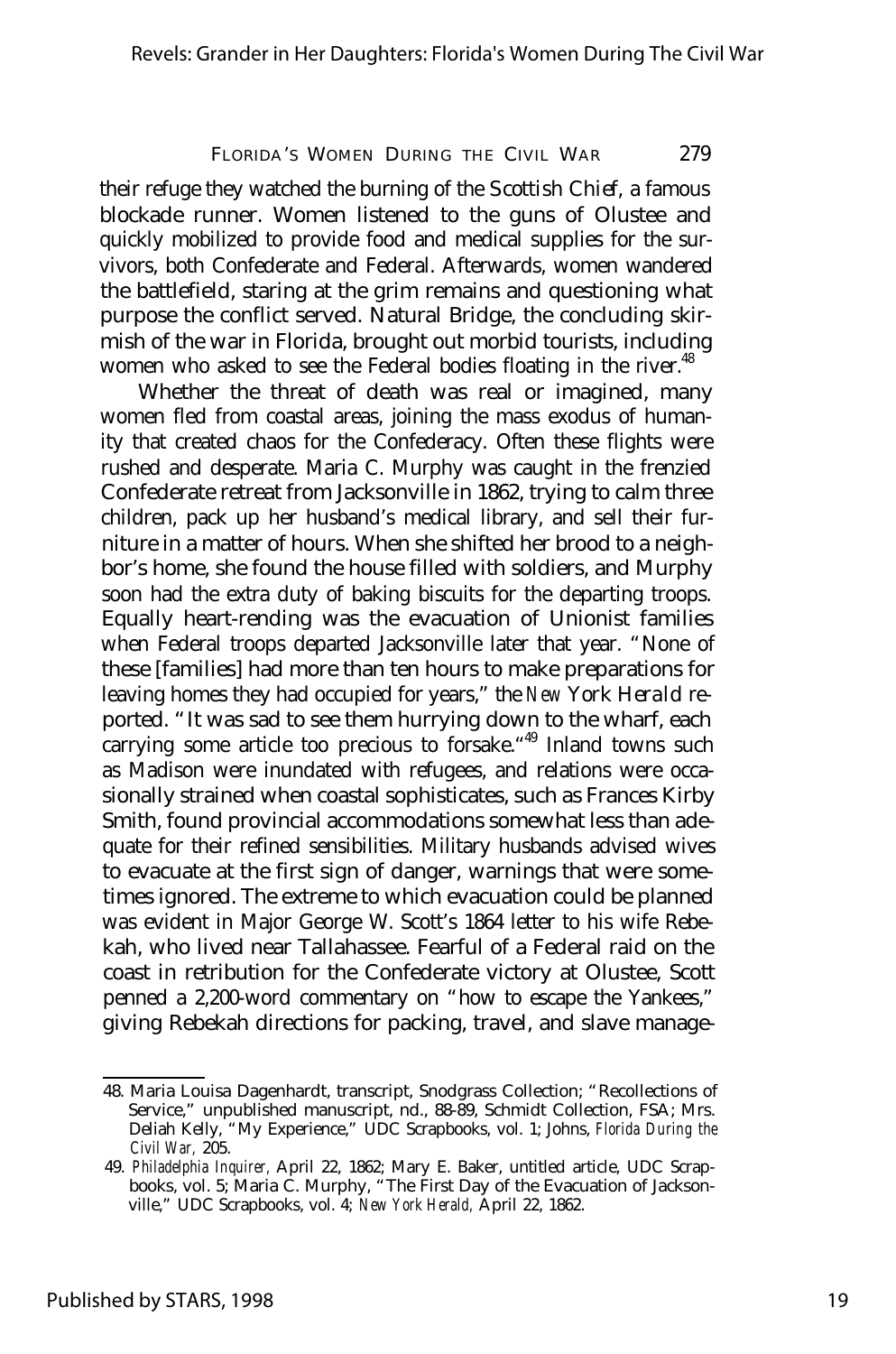ment. He even included a sketch showing the proper construction of a tent. $50$ 

The spring of 1865 brought the battle of Natural Bridge, which saved Tallahassee from Union occupation and took on heroic proportions in the minds of Confederate Floridians, but the southern cause was already lost. In Tallahassee, Robert E. Lee's surrender coincided with yet another female-supported musical entertainment, a concert held in the house of representatives' chambers to raise money for soldiers' families. The news from Appomattox soon silenced the choruses of *Dixie* and *The Southern Marseillaise.<sup>51</sup>*

"To be a conquered people is a novel experience, and we have daily both amusing and mortifying incidents in our unadaptedness to the change," Ellen Call Long observed from her home in the state's occupied capitol soon after the surrender. "The women," Long reported, "are especially cantankerous, but General Vogdes . .. thinks a few fashionable bonnets will subdue them."<sup>52</sup> Many women feared for the safety of their sons, especially those who had worn the gray. Sarah Ann Fletcher took a decidedly dismal view, writing to her son, "if we are to be subjugated the negroes will be free and we will lose our land and everything else . . . . do not tell that you killed a Yankee for they might want to kill you for it." Reprisals were surprisingly few, and most Floridians began the process of recovery and reconstruction. However, according to 1866 reports of the Freedmen's Bureau, Florida's women remained more hostile and bitter than the men, especially the "old women and silly girls."<sup>53</sup>

The end of the war meant freedom for the slaves and new opportunities for education and employment, as well as new perils from racism. Schools in Jacksonville and Fernandina continued to flourish, often under the leadership of Yankee women who would make Florida their new home. Most women, no matter their race or class, simply got on with the business of living, often taking up new burdens due to the loss of men or changes in family fortunes.<sup>54</sup>

<sup>50.</sup> Parks, *General Edmund Kirby Smith, C.S.A.,* 346; Clifton Paisley, ed., "How to Escape The Yankees: Major Scott's Letter to His Wife at Tallahassee, March, 1864," *Florida Historical Quarterly* 50 (July 1971), 53-59.

<sup>51.</sup> Proctor, *Florida A Hundred Years Ago,* n.p.; Eppes, *Through Some Eventful Years,* 265-67.

<sup>52.</sup> Long, *Florida Breezes,* 381.

<sup>53.</sup> S.A. Fletcher to "Dear Son," April 29, 1865, Zabud Fletcher Family Papers, FSA, Richardson, *The Negro in the Reconstruction of Florida,* 5-6.

<sup>54.</sup> Sarah Whitmore Foster and John T. Foster Jr., "Chloe Merrick Reed: Freedom's First Lady," *Florida Historical Quarterly* 71 (January 1993), 279-99.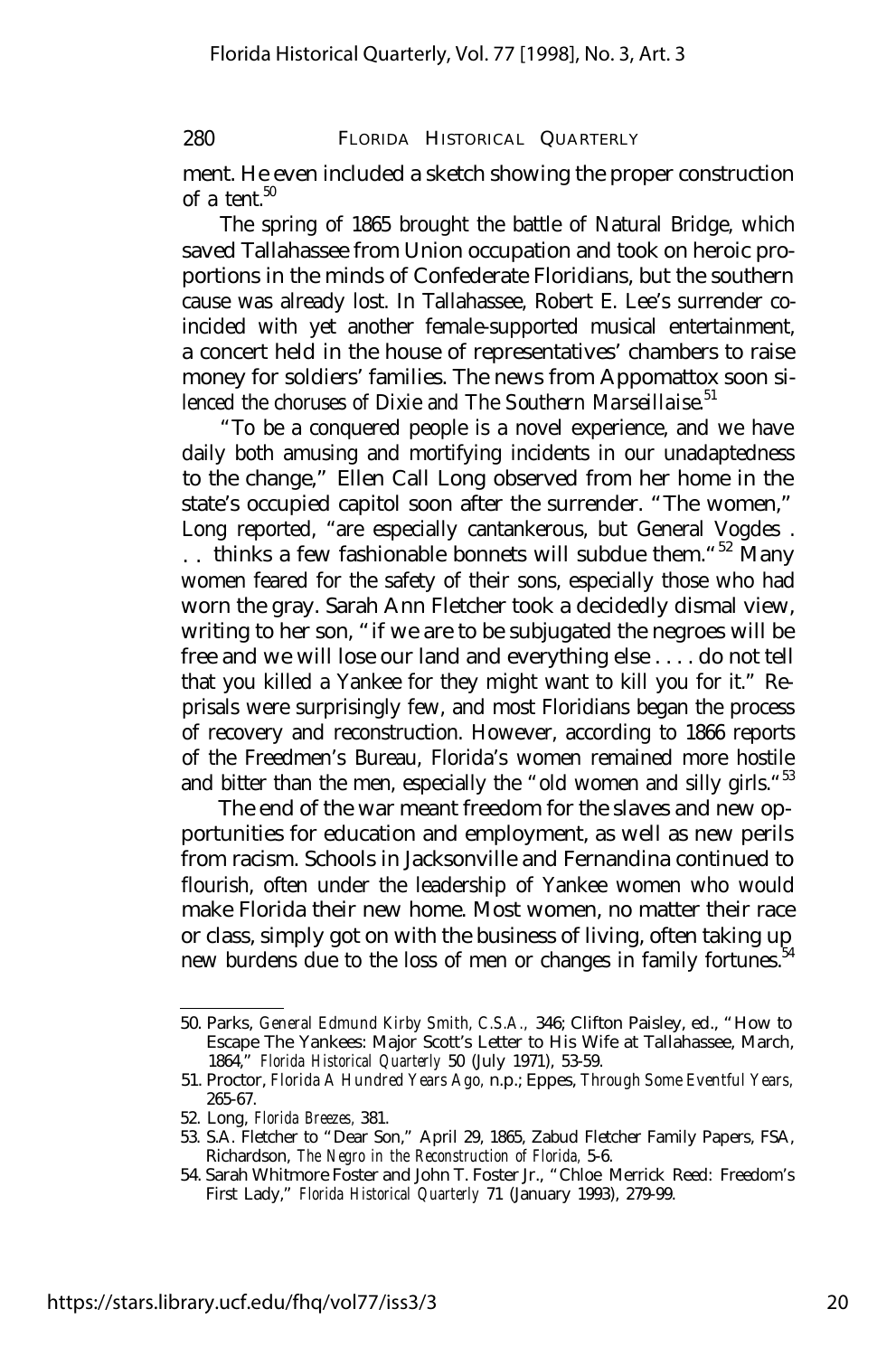As soon as the flags were furled, Florida's women began a new task, that of keeping the memory of the "gallant dead" alive and saving such treasures as Confederate banners and swords to be handed down along with the embellished legends of J. J. Dickison as "Florida's Swamp Fox" and the Home Guard and seminary cadets' "Cradle and Grave" defense of Natural Bridge. As early as June 1865, a group of Tallahassee ladies organized a Memorial Association to perpetuate the memory of the Confederate dead.<sup>55</sup> They did their job well, but in the process of honoring their menfolk, they diminished their own roles as providers, supporters, and survivors.

Neglected for decades, the women of the Confederacy reemerged in the twentieth century. Numerous articles and books now examine the lives of famous women, and journals and diaries, such as those of Mary Chesnut or Sarah Morgan, have become familiar to the general public as well as to scholars, Recently, historians Catherine Clinton and Drew Faust have debated the role of southern women in the war effort and its effect on them afterwards. Unfortunately, Florida's women remain obscure and rarely considered in general historical works. They are beginning to receive consideration in state histories but are rarely incorporated into the overall fabric of the Confederacy. Much work remains to be done in this area, to find similarities and differences to the life experiences of women in other states. While Florida's women certainly had many common bonds with their Confederate sisters, the high proportion of Unionists, the frontier nature of the state, and the occupation of key cities demand special consideration.<sup>56</sup>

<sup>55.</sup> Long, *Florida Breezes,* 385.

<sup>56.</sup> For general biographical studies of southern women during the Civil War, see Francis Butler Simkins and James Welch Patton, *Women of the Confederacy* (Richmond, 1936) and Bell Irwin Wiley, *Confederate Women* (Westport, 1975). Two of the most famous diaries of southern women are C. Vann Woodward, ed., *Mary Chestnut's Civil War* (New Haven, 1981), and Charles Frost, ed., *The Civil War Diary of Sarah Morgan* (Athens, 1991). Recent works that consider women's roles and the war's impact on women include George C. Rable, *Civil Wars: Women and the Crisis* of *Southern Nationalism* (Urbana, 1989), Catherine Clinton and Nina Silber, eds., *Divided Houses: Gender and the Civil War* (New York, 1992), and Drew Gilpin Faust, *Mothers of Invention: Women of the Slaveholding South and the American Civil War* (Chapel Hill, 1996). Florida's women receive attention in two book chapters: Canter Brown Jr., "The Civil War, 1861-1865," in Gannon, ed., *New History of Florida* and Mary Ann Cleveland, "Florida Women During the Civil War," in James J. Horgan and Lewis N. Wynne, eds., *Florida Decades: A Sesquicentennial History, 1845-1995* (St. Leo, Florida, 1995).